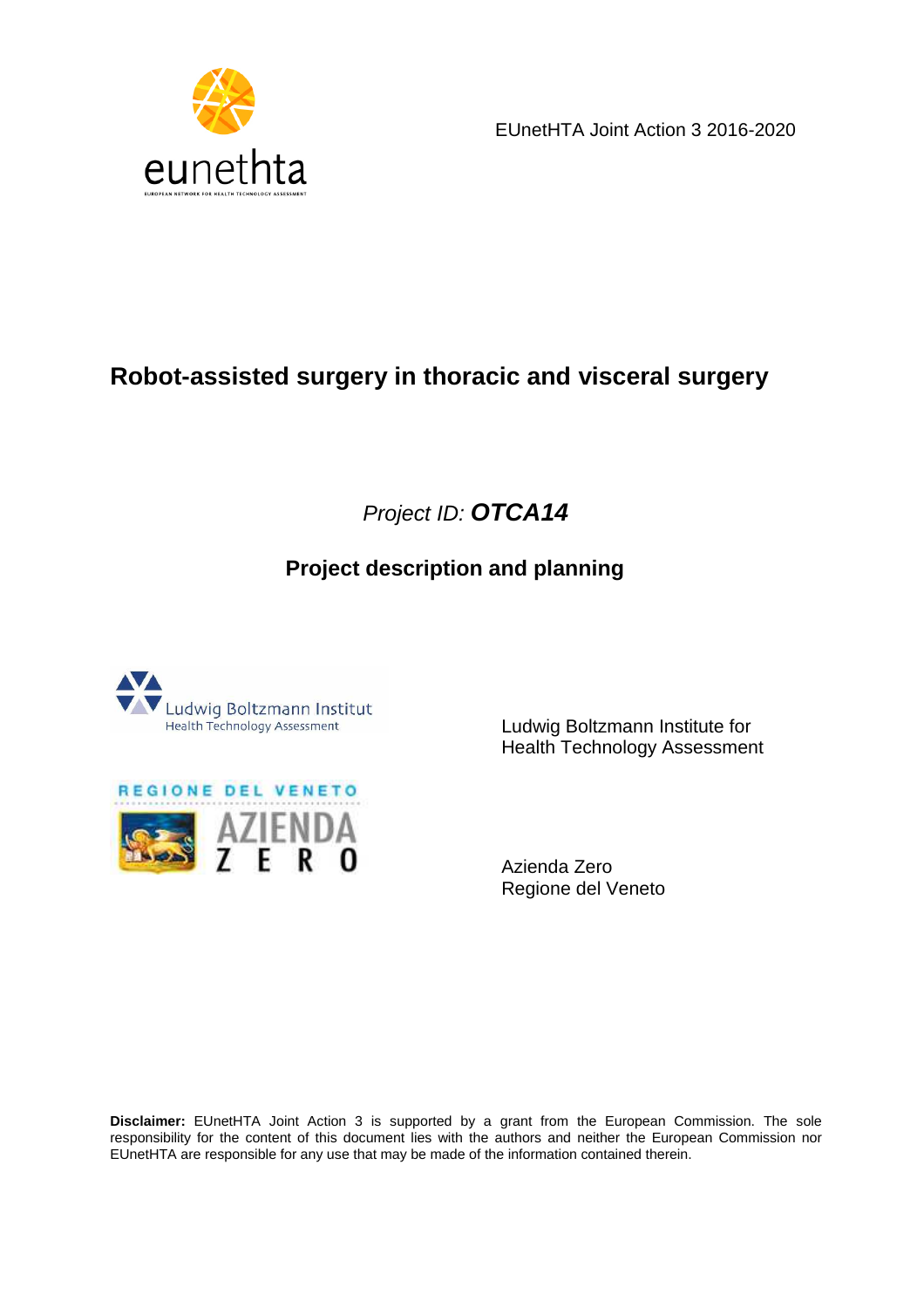# **Version Log**

| <b>Version</b><br>number | Date       | <b>Modification</b>     | <b>Reason for the modification</b>                                                |
|--------------------------|------------|-------------------------|-----------------------------------------------------------------------------------|
| V1                       | 22/05/2018 | First draft             |                                                                                   |
| V2                       | 19/06/2018 | Developed draft         | Comments from co-authors,<br>dedicated reviewers and<br>external experts included |
| V3                       | 24/06/2018 | Further developed draft | Comments from<br>manufacturers included                                           |
| V4                       | 10/07/2018 | Final draft             | Final comments from co-<br>authors and dedicated<br>reviewers included            |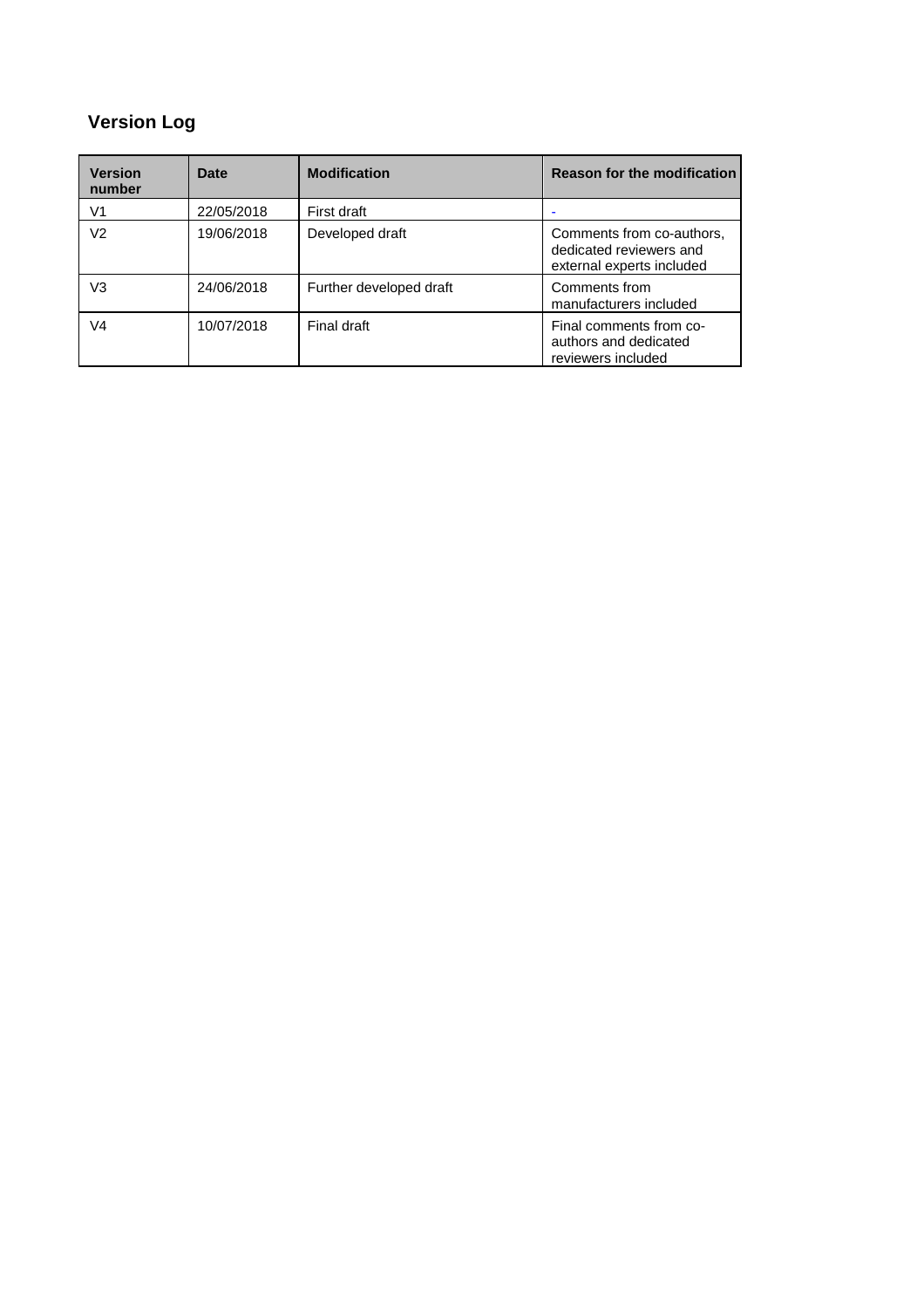### **CONTENTS**

| 1                |       |                                                                                         |  |
|------------------|-------|-----------------------------------------------------------------------------------------|--|
|                  | 1.1   |                                                                                         |  |
|                  | 1.2   |                                                                                         |  |
|                  | 1.3   |                                                                                         |  |
| $\overline{2}$   |       |                                                                                         |  |
|                  | 2.1   |                                                                                         |  |
|                  | 2.2   |                                                                                         |  |
|                  | 2.2.1 |                                                                                         |  |
|                  |       |                                                                                         |  |
| 3                |       |                                                                                         |  |
|                  | 3.3   |                                                                                         |  |
|                  | 3.4   |                                                                                         |  |
|                  | 3.5   |                                                                                         |  |
|                  | 3.6   |                                                                                         |  |
| $\blacktriangle$ |       |                                                                                         |  |
| 5                |       |                                                                                         |  |
|                  | 5.1   |                                                                                         |  |
|                  | 5.2   | Checklist for potential ethical, organisational, patient and social and legal aspects19 |  |
| 6                |       |                                                                                         |  |
|                  | 6.1   |                                                                                         |  |
|                  | 6.2   |                                                                                         |  |

## **List of tables**

| Table 2-5: Project Scope: PICO (please see HTA Core Model® for rapid REA)  10 |  |
|-------------------------------------------------------------------------------|--|
|                                                                               |  |
|                                                                               |  |
|                                                                               |  |
|                                                                               |  |
|                                                                               |  |
|                                                                               |  |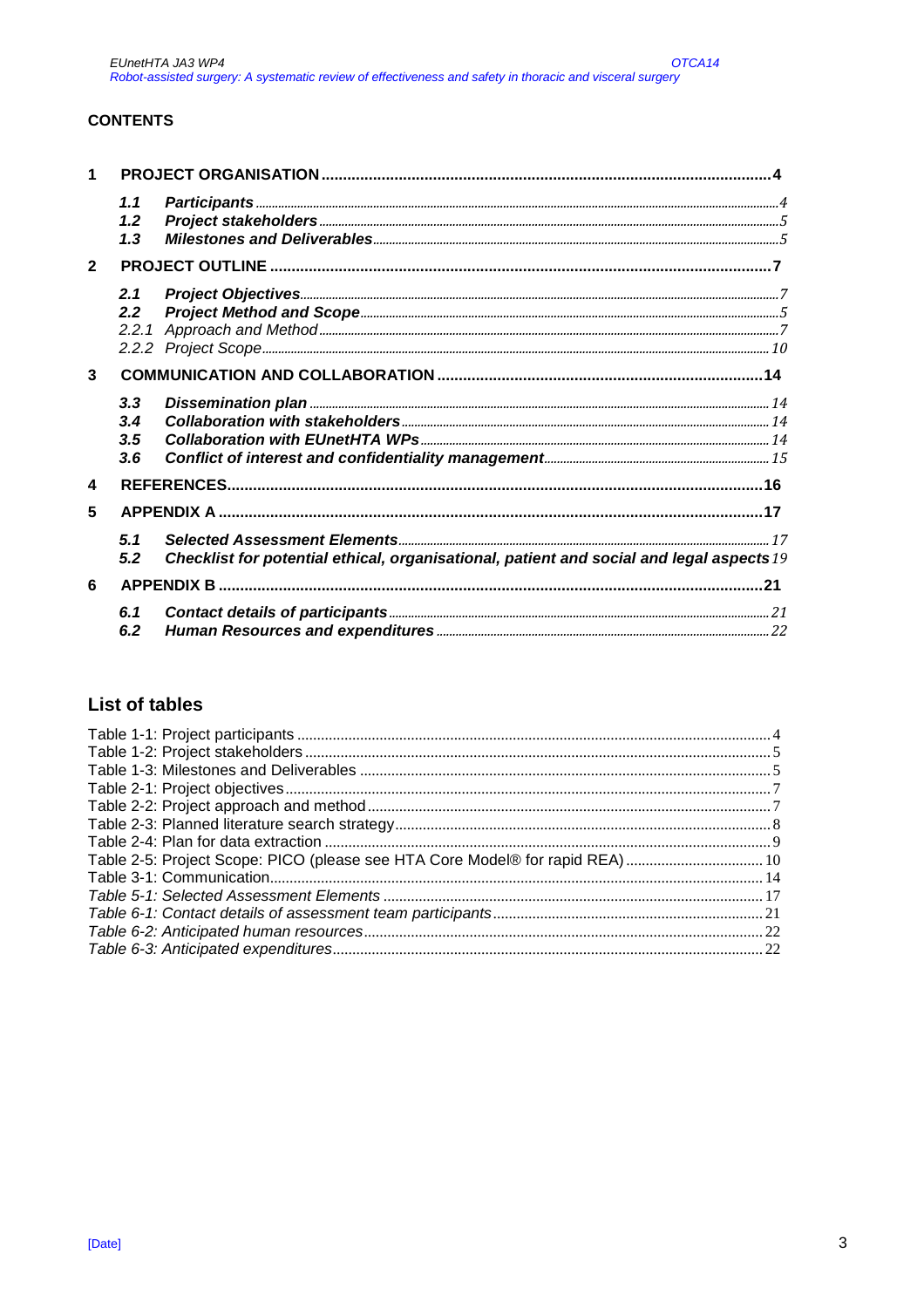# **1 Azienda ZeroProject organisation**

# **1.1 Participants**

Table 1-1: Project participants

|    | <b>Agency</b>                                                                     | Role in the project   | <b>Country</b> | <b>Distribution of work</b>                                                                                                                                                                                                                                                                                                                                                                                                                                                                                                                                                                                                                                                                                                                                                                                                                                                                                                                                         |  |  |  |
|----|-----------------------------------------------------------------------------------|-----------------------|----------------|---------------------------------------------------------------------------------------------------------------------------------------------------------------------------------------------------------------------------------------------------------------------------------------------------------------------------------------------------------------------------------------------------------------------------------------------------------------------------------------------------------------------------------------------------------------------------------------------------------------------------------------------------------------------------------------------------------------------------------------------------------------------------------------------------------------------------------------------------------------------------------------------------------------------------------------------------------------------|--|--|--|
|    | Assessment team                                                                   |                       |                |                                                                                                                                                                                                                                                                                                                                                                                                                                                                                                                                                                                                                                                                                                                                                                                                                                                                                                                                                                     |  |  |  |
| 1. | Ludwig Boltzmann Institute<br>Technology<br>for<br>Health<br>Assessment (LBI-HTA) | Author                | Austria        | Develop first draft of EUnetHTA<br>project plan, amend the draft if<br>necessary.<br>Perform the literature search<br>(systematic and by hand), literature<br>selection, data extraction and risk of<br>bias assessment (in agreement with<br>co-author).<br>Carry out the assessment: answer<br>assessment elements, fill in checklist<br>regarding potential "ethical,<br>organisational, patient and social and<br>legal aspects" of the HTA Core Model<br>for rapid REA (see table 6).<br>Send "draft versions" to reviewers,<br>compile feedback from reviewers and<br>perform changes according to<br>reviewer's comments.<br>Prepare final assessment and write a<br>final summary of the assessment.                                                                                                                                                                                                                                                        |  |  |  |
| 2. | Azienda Zero Regione del<br>Veneto                                                | Co-Author             | Italy          | Review draft EUnetHTA project plan.<br>Check and approve all steps (e.g.<br>literature selection, data extraction,<br>assessment of risk of bias).<br>Review draft assessment, propose<br>amendments where necessary and<br>provide (written) feedback on:<br>• Information retrieval: sources and<br>search terms for locating domain<br>specific information,<br>inclusion/exclusion criteria for<br>studies or other information, in<br>terms of content, methods and<br>quality.<br>• Handling the published data: do a<br>systematic review, cite recent<br>reviews, "screen until saturated"<br>etc.<br>• Finding information when there is<br>no published data: From web sites<br>of organisations, discussion forums,<br>registers: Other type of own<br>research (analysis of primary data,<br>modelling etc).<br>· Quality assessment tools or criteria<br>planned to be used.<br>· Synthesis: evidence table, plan for<br>meta-analysis, if applicable. |  |  |  |
| 3. | Health Information and<br>Quality Authority (HIQA)                                | Dedicated<br>Reviewer | Ireland        | Guarantee quality assurance by<br>thoroughly reviewing the project plan<br>and the assessment drafts.                                                                                                                                                                                                                                                                                                                                                                                                                                                                                                                                                                                                                                                                                                                                                                                                                                                               |  |  |  |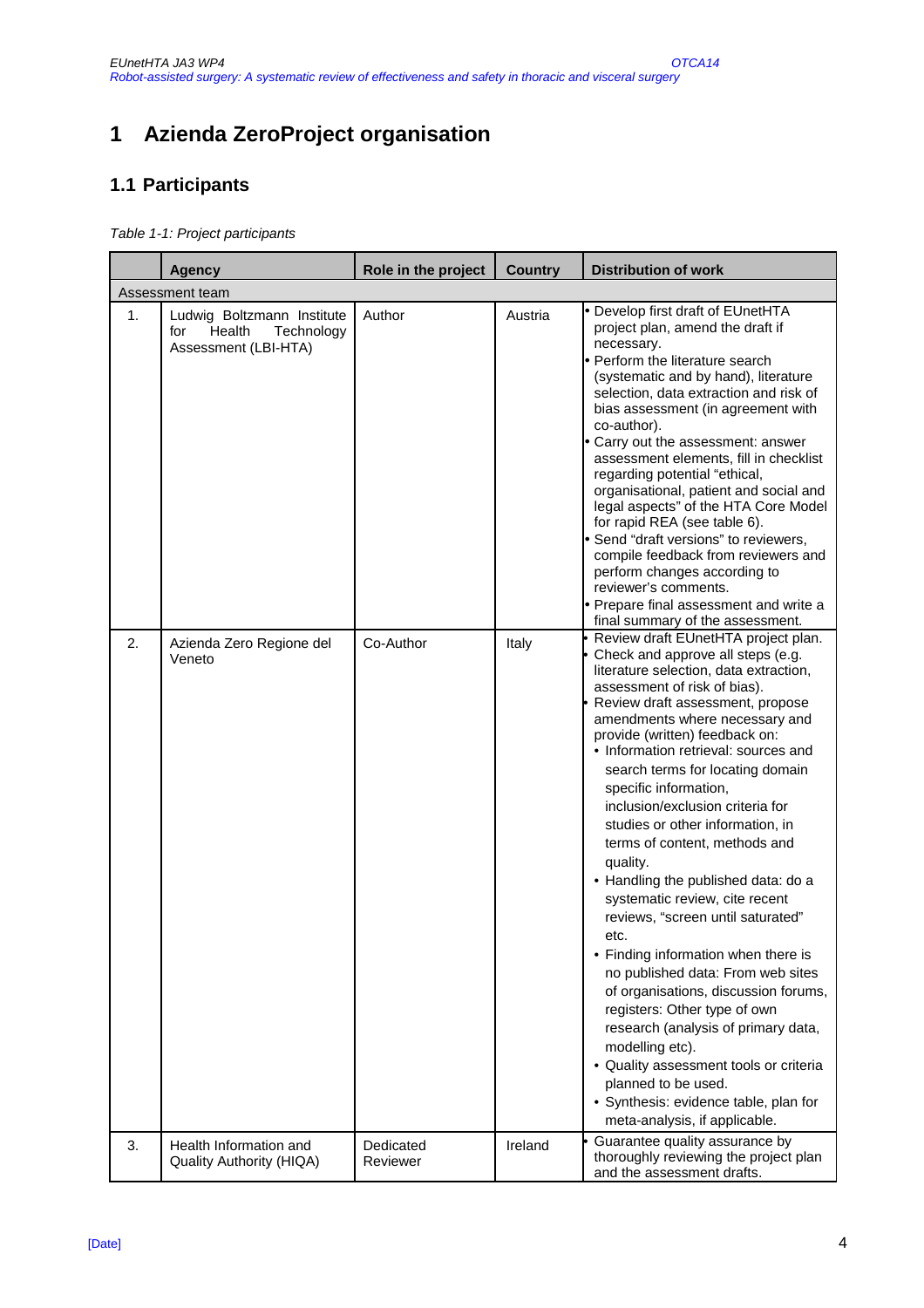|                |                                                                            |                         |         | Review methods, results, and<br>conclusions based on the original<br>studies included.<br>Provide constructive comments in all<br>project phases.                                                                                                          |
|----------------|----------------------------------------------------------------------------|-------------------------|---------|------------------------------------------------------------------------------------------------------------------------------------------------------------------------------------------------------------------------------------------------------------|
| $\mathbf{4}$ . | DEFACTUM, Social &<br>Health Services and Labour<br>Market                 | Dedicated<br>Reviewer   | Denmark | Guarantee quality assurance by<br>thoroughly reviewing the project plan<br>and the assessment drafts.<br>Review methods, results, and<br>conclusions based on the original<br>studies included.<br>Provide constructive comments in all<br>project phases. |
| Contributors   |                                                                            |                         |         |                                                                                                                                                                                                                                                            |
| 5.             |                                                                            | <b>External experts</b> |         | Guarantee quality assurance by<br>thoroughly reviewing the project plan<br>and the assessment drafts.<br>Review methods, results, and<br>conclusions based on the original<br>studies included.<br>Provide constructive comments in all<br>project phases. |
| 6.             | Compuscript Ltd.                                                           | <b>Medical Editor</b>   |         | Medical editing.                                                                                                                                                                                                                                           |
| 7 <sub>1</sub> | Ludwig Boltzmann Institute<br>for Health Technology<br>Assessment, LBI-HTA | Project Manager         | Austria | Project management.                                                                                                                                                                                                                                        |

# **1.2 Project stakeholders**

Table 1-2: Project stakeholders

| <b>Organisation</b> | Role in the project                         |
|---------------------|---------------------------------------------|
| Intuitive Surgical  | Manufacturer                                |
| TransEnterix        | Manufacturer (no response in time received) |
| Surgica Robotica    | Manufacturer (no response received)         |

# **1.1 Project Method and Scope**

# **1.3 Milestones and Deliverables**

| <b>Milestones/Deliverables</b>                                                                                                  | <b>Start date</b> | <b>End date</b> |
|---------------------------------------------------------------------------------------------------------------------------------|-------------------|-----------------|
| <b>Project duration</b>                                                                                                         | 02/05/2018        | 30/11/2018      |
| <b>Scoping phase</b>                                                                                                            | 02/05/2018        | 06/07/2018      |
| Identification of manufacturer(s) and external experts                                                                          | 02/05/2018        | 22/05/2018      |
| Scoping and development of draft Project Plan incl. preliminary<br><b>PICO</b>                                                  | 02/05/2018        | 22/05/2018      |
| Internal Scoping e-meeting with the assessment team                                                                             | 28/05/2018        | 28/05/2018      |
| Share the preliminary PICO with external experts for comments                                                                   | 30/05/2018        | 07/06/2018      |
| Send the preliminary PICO for comments and the request for the<br>completion of the Submission file template to manufacturer(s) | 29/05/2018        | 20/06/2018      |
| Consultation of draft Project Plan with dedicated reviewers                                                                     | 25/06/2018        | 29/06/2018      |
| Consultation of draft Project Plan with external experts and fact                                                               | 03/07/2018        | 09/07/2018      |

Table 1-3: Milestones and Deliverables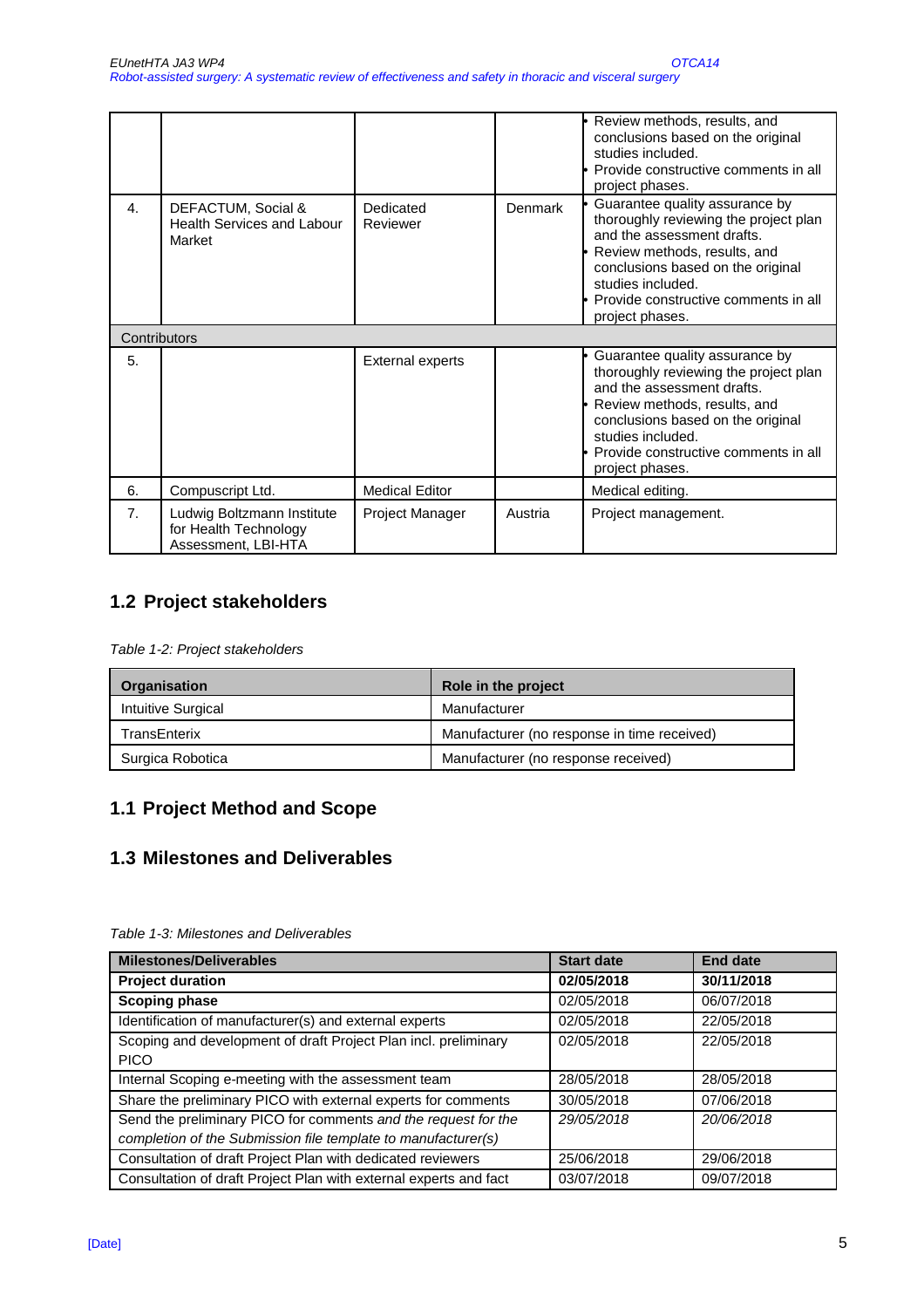| check by manufacturers                                         |            |                 |
|----------------------------------------------------------------|------------|-----------------|
| Amendment of draft Project Plan & final Project Plan available | 09/07/2018 | 13/07/2018      |
| Completion of Submission file template by manufacturer(s) +    | 06/06/2018 | 06/07/2018      |
| Clarifying further questions concerning draft Submission file  |            |                 |
| <b>Assessment phase</b>                                        | 16/07/2018 | 30/11/2018      |
| Writing first draft rapid assessment                           | 16/07/2018 | 31/08/2018      |
| Review by dedicated reviewer(s)                                | 03/09/2018 | 14/09/2018      |
| Writing second draft rapid assessment                          | 17/09/2018 | 28/09/2018      |
| Review by $\geq 2$ external clinical experts and fact check by | 01/10/2018 | 19/10/2018      |
| manufacturers                                                  |            |                 |
| Writing third draft rapid assessment                           | 22/10/2018 | 25/10/2018      |
| Medical editing                                                | 29/10/2018 | 09/11/2018      |
| Writing of fourth version of rapid assessment                  | 12/11/2018 | 16/11/2018      |
| Formatting                                                     | 19/11/2018 | 23/11/2018      |
| Final version of rapid assessment                              |            | week from       |
|                                                                |            | 26/11/2018 - to |
|                                                                |            | 30/11/2018      |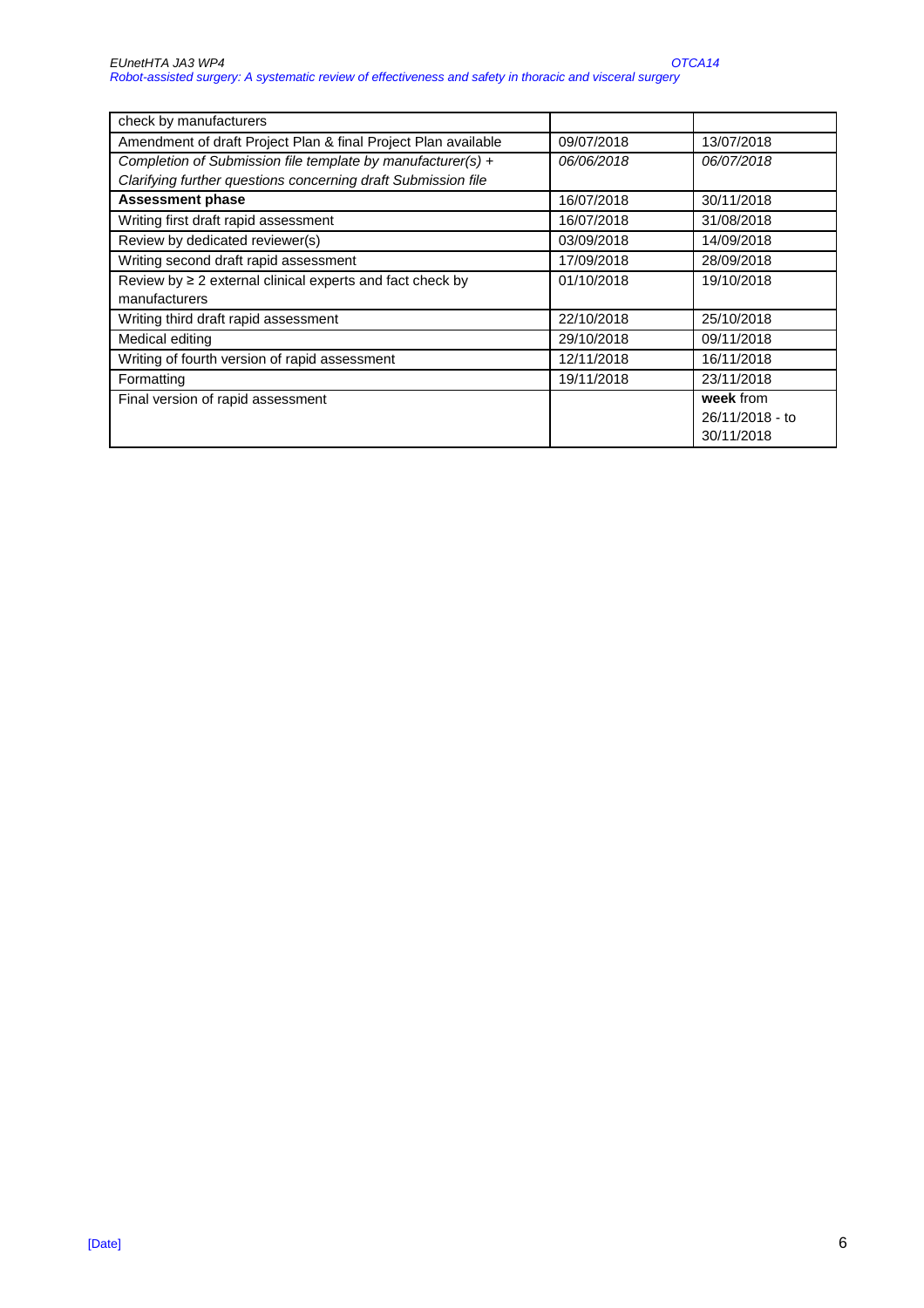# **2 Project OutlineProject Objectives**

The rationale of this assessment is to collaboratively produce structured (rapid) core HTA information on other technologies. In addition, the aim is to apply those collaboratively produced assessments in the national or regional context.

|  | Table 2-1: Project objectives |  |
|--|-------------------------------|--|
|  |                               |  |

| List of project objectives                                                                                                                                                     | Indicator (and target)                                                                                     |
|--------------------------------------------------------------------------------------------------------------------------------------------------------------------------------|------------------------------------------------------------------------------------------------------------|
| To jointly produce health technology assessments<br>that are fit for purpose, of high quality, of timely<br>availability, and cover the whole range of health<br>technologies. | Production of 1 (rapid) relative effectiveness<br>assessment.                                              |
| To apply this collaboratively produced assessment<br>into local (e.g. regional or national) context.                                                                           | Production of ≥2 local (e.g. national or regional)<br>reports based on the jointly produced<br>assessment. |

This rapid assessment addresses the research question whether robot-assisted surgery in patients with an indication for operations in the area of the thorax and viscera (abdomen) is more effective and safer (or at least as safe) than laparoscopic or open surgery (or thoracoscopic approach for thoracic surgery). This topic was chosen based on a request from the representatives of the Austrian federal states who commissioned our agency (LBI-HTA) to do an HTA on robot-assisted surgery in patients with an indication for operations in the area of the thorax and viscera. The relevance of the topic lies in the fact that the areas of indications for robot-assisted surgery are increasing, but robot-assisted surgery is associated with high costs for acquisition.

### 2.1.1 Approach and Method

Table 2-2: Project approach and method

#### **Project approach and method**

The HTA Core Model Application for rapid Relative Effectiveness Assessment (REA) (4.2) will be the primary source for selecting assessment elements. The selected assessment element with generic questions, will be translated into research questions.

#### TEC and CUR domains

Answers to these domains will be based on

- Input from manufacturers, particularly related to questions on CE mark, marketing, availability and current use. The Medical Devices Evidence Submission template will be sent to all relevant manufacturers of the technology under assessment. Manufacturers will be asked to submit nonconfidential evidence, focusing on the technical characteristics and current use of the technology.
- The evidence provided will be used in addition to the literature identified by the literature search.
- Input from clinical experts, particularly related to description of disease, current treatment, current use and best available epidemiological data. The clinical experts will be asked to verify the relevance and accuracy of the information and citations.
- Clinical guidelines. A search for the clinical guidelines will be performed by the author using G-I-N as a source, supplemented by a hand search (e.g. via Google).

#### EFF and SAF domains

A systematic search of the literature will be performed, supplemented by a hand search.

The author and co-author will independently screen the titles and abstracts and select studies according to the pre-defined inclusion and exclusion criteria. The full-text publications will be retrieved by the author and the full-text examination will be performed by the author and the co-author independently. The author will provide a list of included and excluded studies. Disagreement will be solved by discussion or by the involvement of third parties (dedicated reviewers, external experts).

Study and outcomes validity and level of evidence will be assessed according to the EUnetHTA guidelines.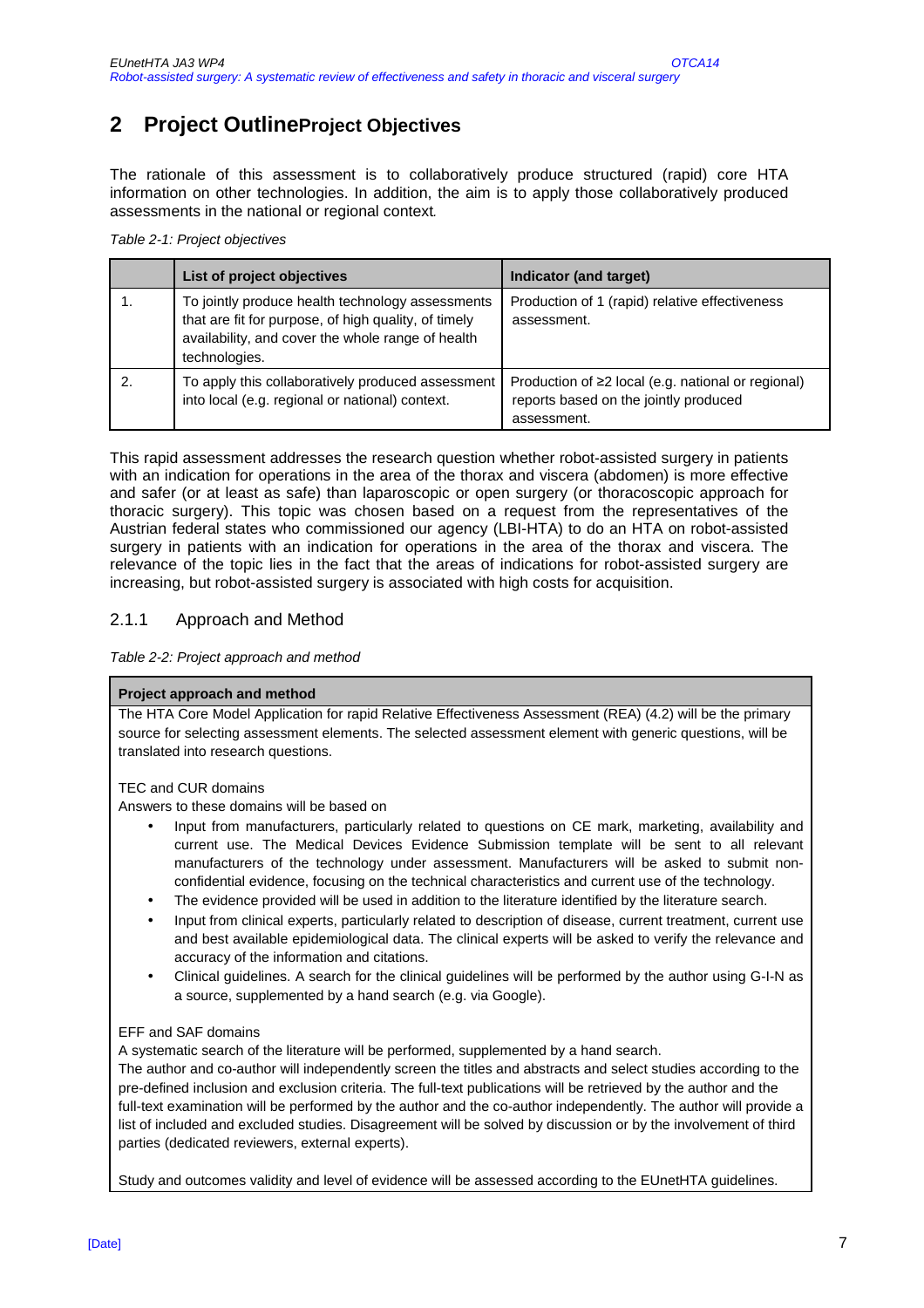The Cochrane Risk of bias tool will be used on study and outcome level. The quality of the body of evidence will be assessed using GRADE (Grading of Recommendations, Assessment, Development and Evaluation). Relevant subgroup analyses will be assessed especially for the most important outcomes.

Evidence will be synthesised in evidence tables and by GRADE (see above). If feasible, data will be also synthesised in meta-analyses, using "OpenMeta[Analyst]".

#### Table 2-3: Planned literature search strategy

|           | <b>Literature search strategy</b>                                                                                                                                                                    |  |  |
|-----------|------------------------------------------------------------------------------------------------------------------------------------------------------------------------------------------------------|--|--|
| $\bullet$ | Sources for locating EFF and SAF domain specific information: Embase, Medline, CRD database,                                                                                                         |  |  |
|           | Cochrane Library.                                                                                                                                                                                    |  |  |
|           | Search terms: TBA                                                                                                                                                                                    |  |  |
|           | Inclusion criteria:                                                                                                                                                                                  |  |  |
|           | English or German language<br>$\bullet$                                                                                                                                                              |  |  |
|           | According to PICO criteria (see below)                                                                                                                                                               |  |  |
|           | Exclusion criteria:                                                                                                                                                                                  |  |  |
|           | Population:                                                                                                                                                                                          |  |  |
|           | Animals, models and cadavers                                                                                                                                                                         |  |  |
|           | Patients with indication for:                                                                                                                                                                        |  |  |
|           | Pneumonectomy (exclusion recommended by manufacturer)<br>O                                                                                                                                           |  |  |
|           | Pleurectomy (exclusion recommended by external experts and manufacturer)<br>O<br>Pleural / pulmonary decortication (exclusion recommended by external experts<br>$\circ$                             |  |  |
|           | and manufacturer)                                                                                                                                                                                    |  |  |
|           | Appendectomy (exclusion recommended by external experts and manufacturer)<br>$\circ$                                                                                                                 |  |  |
|           | Splenectomy (exclusion recommended by external experts and manufacturer)<br>$\circ$                                                                                                                  |  |  |
|           | Pancreatectomy (exclusion recommended by external experts and manufacturer)<br>O<br>Cardiothoracic surgeries                                                                                         |  |  |
|           | O<br>Mediastinoscopy, Pleuroscopy and Thorascopy (e.g. for diagnosis)<br>O                                                                                                                           |  |  |
|           | Thoracotomy (without any further intervention, e.g. lung resection)<br>O                                                                                                                             |  |  |
|           | Relaparotomy (without any further intervention)<br>$\circ$                                                                                                                                           |  |  |
|           | Surgical robots used for stereotactic, single incision laparoscopic surgery, robotic                                                                                                                 |  |  |
|           | instrument positioners (without concurrent use of other robotic instruments)                                                                                                                         |  |  |
|           | Technologies that are generally not considered robotic (e.g. pure computer navigation<br>٠                                                                                                           |  |  |
|           | system)                                                                                                                                                                                              |  |  |
|           | Types of studies:                                                                                                                                                                                    |  |  |
|           | controlled studies with less than 10 patients                                                                                                                                                        |  |  |
|           | retrospective controlled studies<br>$\bullet$                                                                                                                                                        |  |  |
|           | uncontrolled studies (like case reports, case series, single-arm studies, etc.)<br>٠                                                                                                                 |  |  |
|           | HTA-reports and systematic reviews (these documents will partly be considered as<br>$\bullet$                                                                                                        |  |  |
|           | background literature)                                                                                                                                                                               |  |  |
|           |                                                                                                                                                                                                      |  |  |
|           | Types of publications:                                                                                                                                                                               |  |  |
|           | unpublished documents                                                                                                                                                                                |  |  |
|           | abstracts, posters, letters                                                                                                                                                                          |  |  |
|           | editorials, letters to the editor, comments, other correspondence etc.                                                                                                                               |  |  |
|           | books                                                                                                                                                                                                |  |  |
|           | retrospective study design, uncontrolled studies, controlled studies with less than 10                                                                                                               |  |  |
|           | patients, HTA-reports, systematic reviews (HTA-reports and systematic reviews will be                                                                                                                |  |  |
|           | considered as background literature)                                                                                                                                                                 |  |  |
|           | Relevant ongoing RCTs will be identified by searching the following information sources:<br>Clinicaltrials.gov, international clinical trials registry platform (ICTRP), EU Clinical Trials Register |  |  |
|           |                                                                                                                                                                                                      |  |  |
|           |                                                                                                                                                                                                      |  |  |
|           |                                                                                                                                                                                                      |  |  |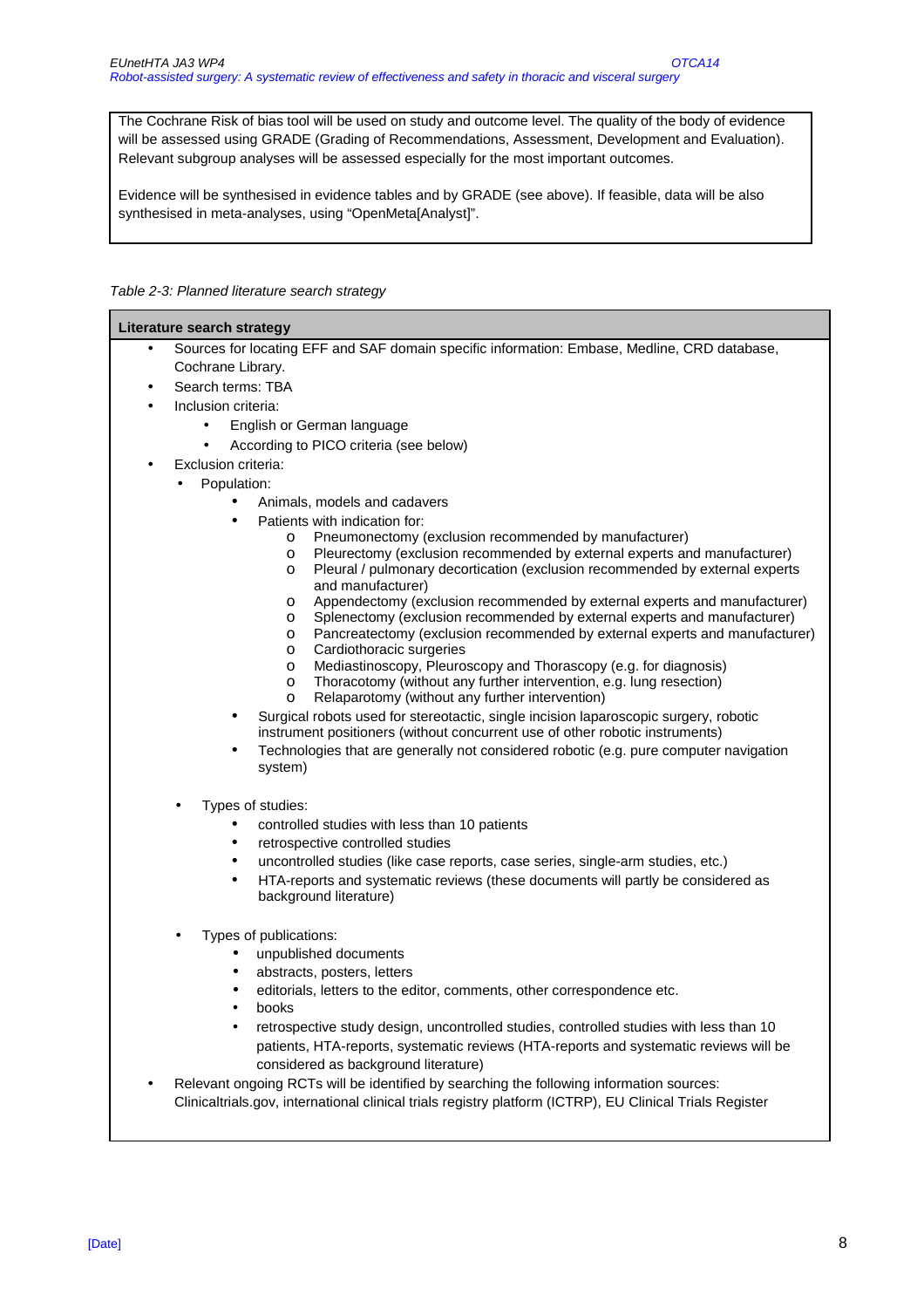#### Table 2-4: Plan for data extraction

#### **Planned data extraction**

Data to be extracted from the studies included:

- Information about the study (authors, year of publication, setting/country, funding, study design, clinical trial identification number/ registry identifier and funding source)
- Participant/patient characteristics (diagnosis, number of participants in the trial, age, clinical stage, risk category, )
- Intervention and control characteristics (description of procedure, comparator, name/type of the device, frequency of intervention per patient, length of follow up and loss to follow up)
- Outcomes (see section 2.2.2).

For missing data trial authors will be contacted by the author (via e-mail).

If possible, dichotomous outcome results will be expressed as risk ratio (RR). Where continuous scales of measurement are used to assess the effects of treatment, the mean difference (MD) will be used; if different scales are used the standardised mean difference (SMD) will be used.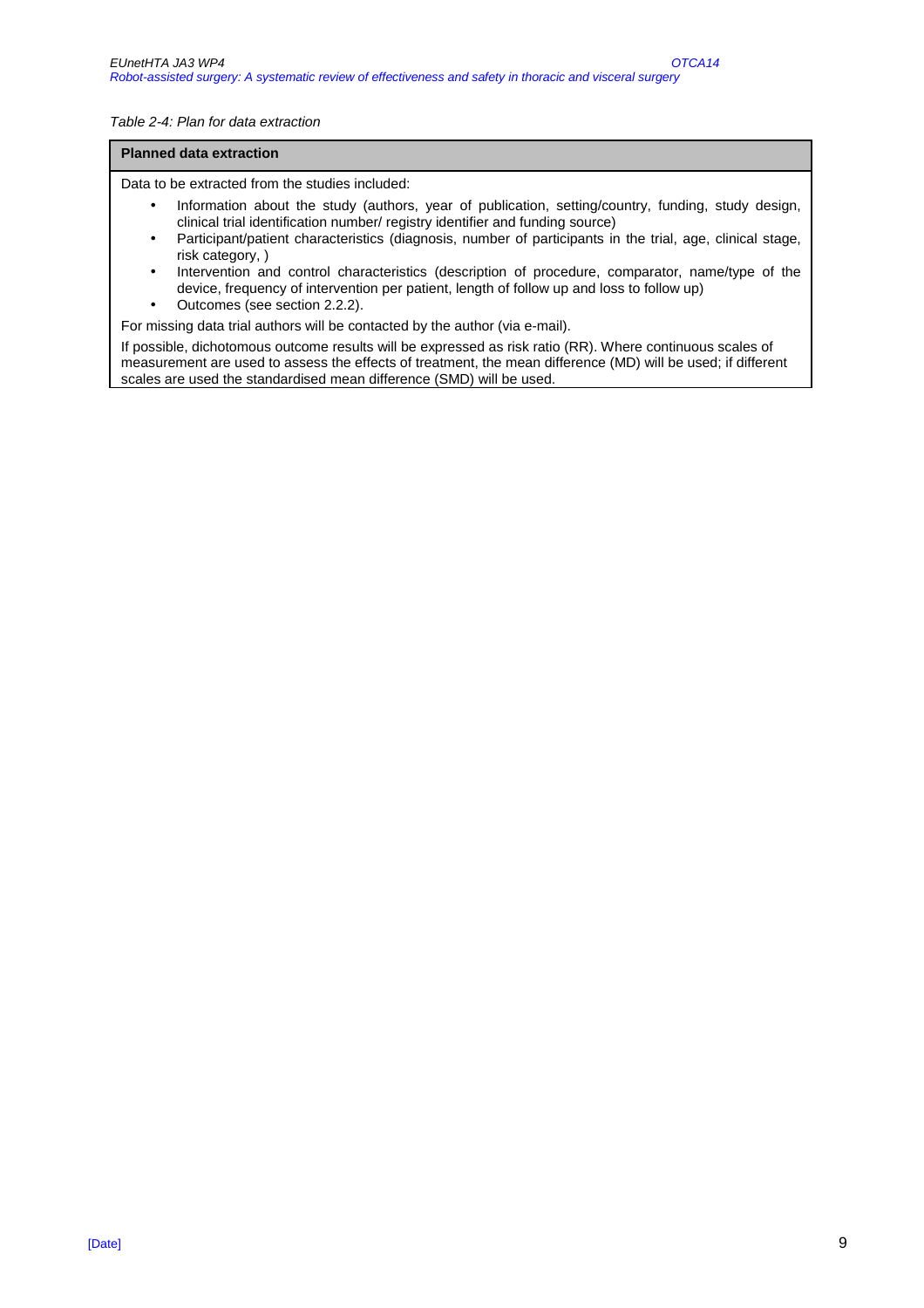## 2.1.2 Project Scope

Table 2-5: Project Scope: PICO (please see HTA Core Model® for rapid REA)

| <b>Description</b> | <b>Project Scope</b>                                                                                                                                                                                                                                                                                                                                                                                                                                                                                                                                                                                    |  |  |
|--------------------|---------------------------------------------------------------------------------------------------------------------------------------------------------------------------------------------------------------------------------------------------------------------------------------------------------------------------------------------------------------------------------------------------------------------------------------------------------------------------------------------------------------------------------------------------------------------------------------------------------|--|--|
| <b>Population</b>  | Patients with indication for thoracic surgery:                                                                                                                                                                                                                                                                                                                                                                                                                                                                                                                                                          |  |  |
|                    | Pulmonary (sleeve) lobectomy [non-small cell lung cancer]<br>$\bullet$                                                                                                                                                                                                                                                                                                                                                                                                                                                                                                                                  |  |  |
|                    | o International classification of diseases (ICD)-10-CM code: e.g. Z90.2 Acquired                                                                                                                                                                                                                                                                                                                                                                                                                                                                                                                        |  |  |
|                    | absence of lung [part of], C34.1/C34.2/C34.3 Malignant neoplasm of<br>upper/middle/lower lobe, bronchus or lung                                                                                                                                                                                                                                                                                                                                                                                                                                                                                         |  |  |
|                    | MeSH Terms: e.g. Lung Neoplasms [C04.588.894.797.520, C08.381.540,<br>C08.785.520], Pulmonary Surgical Procedures [E04.928.600]                                                                                                                                                                                                                                                                                                                                                                                                                                                                         |  |  |
|                    | Lung segmentectomy / wedge resection [non-small cell lung cancer]                                                                                                                                                                                                                                                                                                                                                                                                                                                                                                                                       |  |  |
|                    | olCD-10-CM code: e.g. Z90.2 Acquired absence of lung [part of], C34.1/C34.2/C34.3<br>Malignant neoplasm of upper/middle/lower lobe, bronchus or lung                                                                                                                                                                                                                                                                                                                                                                                                                                                    |  |  |
|                    | o MeSH Terms: e.g. Lung Neoplasms [C04.588.894.797.520, C08.381.540,<br>C08.785.520], Pulmonary Surgical Procedures [E04.928.600]                                                                                                                                                                                                                                                                                                                                                                                                                                                                       |  |  |
|                    | Mediastinal surgery: e.g. Thymectomy [Myasthenia gravis (pseudoparalytica);<br>$\bullet$<br>thymoma]; (posterior) mediastinal lesion resection [(posterior) mediastinal mass /<br>tumour, neurogenic tumour]; other mediastinal pathology [e.g.mediastinal<br>bronchogenic cyst, lipoma, teratoma or fibrous tumour of the mediastinum]                                                                                                                                                                                                                                                                 |  |  |
|                    | o ICD-10-CM code: e.g. G70.0 Myasthenia gravis, D15.0 Benign neoplasms of<br>thymus, C37 Malignant neoplasms of the thymus, D15.2 Benign neoplasm of<br>mediastinum, D21.3 Benign neoplasm of connective and other soft tissue of thorax,<br>C38.1 Malignant neoplasm of anterior mediastinum, C38.2 Malignant neoplasm of<br>posterior mediastinum, C38.3 Malignant neoplasm of mediastinum, part<br>unspecified, J85.3 Abscess of mediastinum, J98.5 Diseases of mediastinum, not<br>elsewhere classified, Q33.0 Congenital cystic lung, Q33.2 Sequestration of lung,<br>Q33.5 Ectopic tissue in lung |  |  |
|                    | o MeSH Terms: e.g. Myasthenia Gravis [C10.114.656, C10.668.758.725,<br>C20.111.258.500], Thymoma [C04.557.435.850, C04.588.894.949.500,<br>C15.604.861.800], Mediastinum [A01.923.761.800.500], Thymectomy<br>[E04.928.770]                                                                                                                                                                                                                                                                                                                                                                             |  |  |
|                    | Patients with indication for visceral (abdominal) surgery:                                                                                                                                                                                                                                                                                                                                                                                                                                                                                                                                              |  |  |
|                    | Oesophagus:                                                                                                                                                                                                                                                                                                                                                                                                                                                                                                                                                                                             |  |  |
|                    | Anti-reflux surgery / fundoplication [gastroesophageal reflux disease<br>$\circ$<br>(GERD), hiatal hernia]                                                                                                                                                                                                                                                                                                                                                                                                                                                                                              |  |  |
|                    | o ICD-10-CM code: e.g. K21 Gastro-esophageal reflux disease, K44<br>Diaphragmatic hernia                                                                                                                                                                                                                                                                                                                                                                                                                                                                                                                |  |  |
|                    | o MeSH Terms: e.g. Gastroesophageal Reflux<br>[C06.405.117.119.500.484], Hernia, Hiatal [C23.300.707.500.467]                                                                                                                                                                                                                                                                                                                                                                                                                                                                                           |  |  |
|                    | Oesophagectomy (total or partial) / transhiatal oesophagectomy [benign or<br>$\circ$<br>malignant oesophageal tumours, oesophageal leimyoma, oesophageal<br>diverticula]                                                                                                                                                                                                                                                                                                                                                                                                                                |  |  |
|                    | o ICD-10-CM code: e.g. C15 Malignant neoplasm of esophagus, D13.0<br>Benign neoplasm of esophagus, K22.1 Ulcer of esophagus, K22.8 Other<br>specified diseases of esophagus. K22.9 Disease of esophagus,<br>unspecified, K22.5 Diverticulum of esophagus, acquired                                                                                                                                                                                                                                                                                                                                      |  |  |
|                    | o MeSH Terms: e.g. Esophageal Diseases [C06.405.117], Esophageal<br>Neoplasms [C04.588.274.476.205, C04.588.443.353, C06.301.371.205,                                                                                                                                                                                                                                                                                                                                                                                                                                                                   |  |  |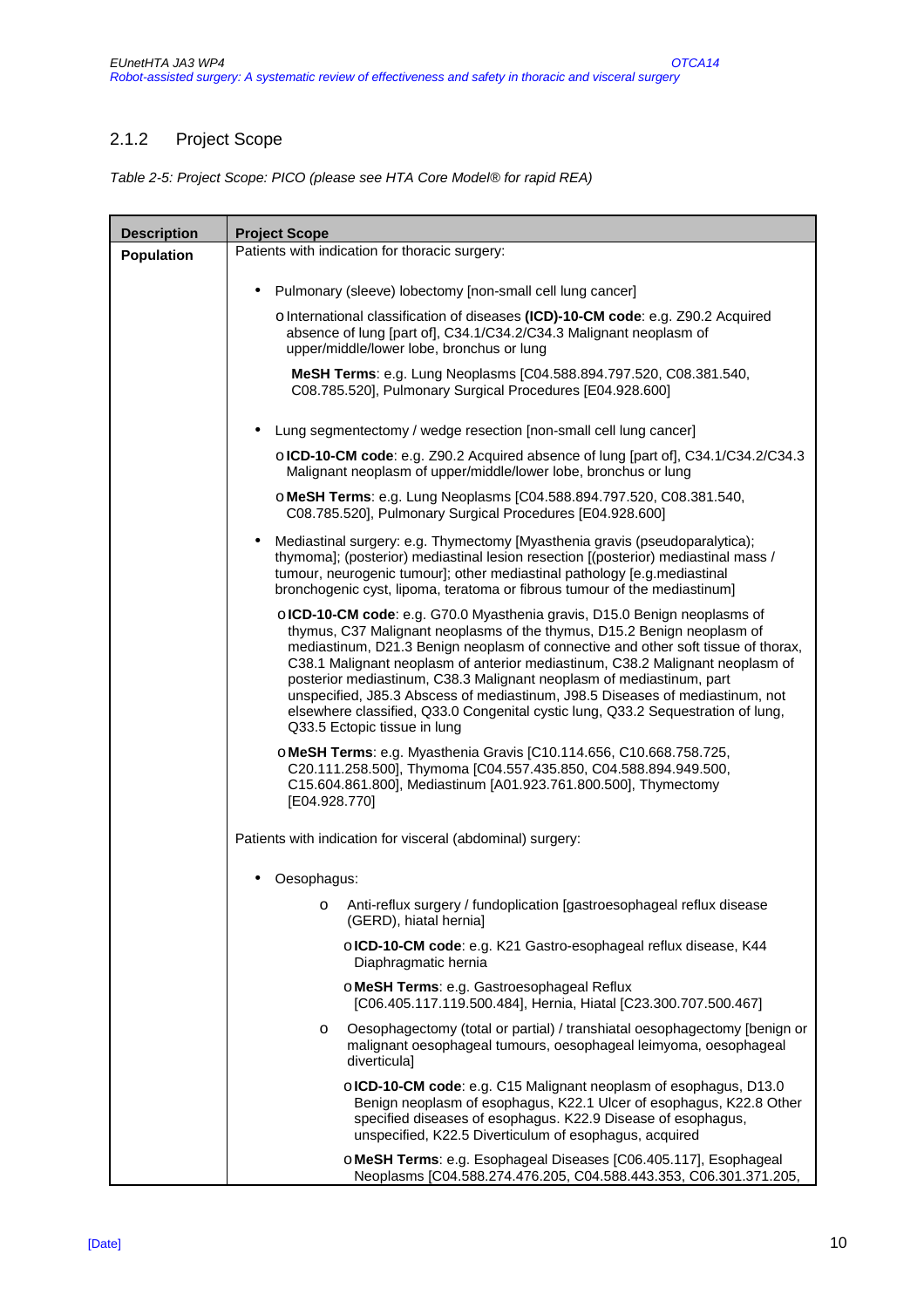|          | C06.405.117.430, C06.405.249.205], Diverticulosis, Esophageal<br>[C06.405.117.136, C06.405.205.282.500.438], Esophagus<br>[A03.556.875.500], Esophagectomy [E04.210.346]                                                                                                                                                                                                                                                                                                                                                                                                                                                                                                                        |
|----------|-------------------------------------------------------------------------------------------------------------------------------------------------------------------------------------------------------------------------------------------------------------------------------------------------------------------------------------------------------------------------------------------------------------------------------------------------------------------------------------------------------------------------------------------------------------------------------------------------------------------------------------------------------------------------------------------------|
| $\circ$  | Oesophageal repair <sup>1</sup> [oesophageal perforation]                                                                                                                                                                                                                                                                                                                                                                                                                                                                                                                                                                                                                                       |
|          | o ICD-10-CM code: e.g. K22.3 Perforation of esophagus                                                                                                                                                                                                                                                                                                                                                                                                                                                                                                                                                                                                                                           |
|          | o MeSH Terms: e.g Esophageal Perforation [C06.405.117.468, C26.348],<br>Esophagus [A03.556.875.500]                                                                                                                                                                                                                                                                                                                                                                                                                                                                                                                                                                                             |
| O        | (Heller) Myotomy [swallowing disorder / achalasia]                                                                                                                                                                                                                                                                                                                                                                                                                                                                                                                                                                                                                                              |
|          | o ICD-10-CM code: e.g. K22.0 Achalasia of cardia                                                                                                                                                                                                                                                                                                                                                                                                                                                                                                                                                                                                                                                |
|          | o MeSH Terms: e.g. Esophageal Achalasia [C06.405.117.119.500.432],<br>Myotomy [E04.515]                                                                                                                                                                                                                                                                                                                                                                                                                                                                                                                                                                                                         |
| Stomach: |                                                                                                                                                                                                                                                                                                                                                                                                                                                                                                                                                                                                                                                                                                 |
| O        | Gastrectomy [subtotal for gastric cancer <stage for="" ib,="" ib-iii]<="" radical="" td=""></stage>                                                                                                                                                                                                                                                                                                                                                                                                                                                                                                                                                                                             |
|          | o ICD-10-CM code: e.g. C16 Malignant neoplasm of stomach                                                                                                                                                                                                                                                                                                                                                                                                                                                                                                                                                                                                                                        |
|          | o MeSH Terms: e.g. Stomach Neoplasms [C04.588.274.476.767,<br>C06.301.371.767, C06.405.249.767, C06.405.748.789], Gastrectomy<br>[E04.210.419]                                                                                                                                                                                                                                                                                                                                                                                                                                                                                                                                                  |
| O        | Bariatric surgery <sup>2</sup> : e.g. (ROUX-en-Y) gastric bypass, sleeve gastrectomy,<br>gastric banding, implantable gastric stimulator, band revision; [obesity]                                                                                                                                                                                                                                                                                                                                                                                                                                                                                                                              |
|          | o ICD-10-CM code: e.g. E66 Overweight and obesity                                                                                                                                                                                                                                                                                                                                                                                                                                                                                                                                                                                                                                               |
|          | o MeSH Terms: e.g. Obesity [C18.654.726.500, C23.888.144.699.500,<br>E01.370.600.115.100.160.120.699.500, G07.100.100.160.120.699.500],<br>Bariatric Surgery [E02.570.500.062, E04.062]                                                                                                                                                                                                                                                                                                                                                                                                                                                                                                         |
| Bowel:   |                                                                                                                                                                                                                                                                                                                                                                                                                                                                                                                                                                                                                                                                                                 |
| O        | Small bowel resection <sup>1</sup> [bleeding, infection, ulcers, blockage, benign<br>tumours, precancerous polyps, cancer, injuries, Meckel's diverticulum]                                                                                                                                                                                                                                                                                                                                                                                                                                                                                                                                     |
|          | o ICD-10-CM code: e.g. K26 Duodenal ulcer, C17 Malignant neoplasm of<br>small intestine, D13.2 Benign neoplasm of duodenum, C17.3 Meckel's<br>diverticulum, malignant                                                                                                                                                                                                                                                                                                                                                                                                                                                                                                                           |
|          | o MeSH Terms: e.g. Intestine, Small [A03.556.124.684], Meckel<br>Diverticulum [A03.556.124.684.249.612, A03.556.249.124.612,<br>C01.539.463.199.750.750, C06.198.859, C06.405.205.282.750.750,<br>C16.131.314.556, C23.300.415.750], Duodenal Diseases<br>[C06.405.469.275], Duodenal Neoplasms [C04.588.274.476.411.445,<br>C06.301.371.411.445, C06.405.249.411.445, C06.405.469.275.270,<br>C06.405.469.491.445], Jejunal Neoplasms [C04.588.274.476.411.523,<br>C06.301.371.411.523, C06.405.249.411.523, C06.405.469.491.523,<br>C06.405.469.600.523], Ileal Neoplasms [C04.588.274.476.411.501,<br>C06.301.371.411.501, C06.405.249.411.501, C06.405.469.420.501,<br>C06.405.469.491.501] |
| O        | Colectomy (total, partial) / hemicolectomy (left, right) / abdominal<br>colectomy / proctocolectomy / sigmoid colectomy / transverse colectomy<br>[bleeding, bowel obstruction, cancer, Crohn's disease, ulcerative colitis,<br>diverticulitis, cancer prevention]                                                                                                                                                                                                                                                                                                                                                                                                                              |
|          |                                                                                                                                                                                                                                                                                                                                                                                                                                                                                                                                                                                                                                                                                                 |
|          | o ICD-10-CM code: e.g. C18 Malignant neoplasm of colon, D12 Benign<br>neoplasm of colon, rectum, anus and anal canal, K51 Ulcerative colitis,<br>K50 Crohn's disease [regional enteritis], K56 Paralytic ileus and intestinal<br>obstruction without hernia, K57 Diverticular disease of intestine                                                                                                                                                                                                                                                                                                                                                                                              |

<sup>|&</sup>lt;br>|<br>| Intervention was recommended to be excluded from PICO by one external expert, but not by the manufacturers.

Thus, the intervention was kept.<br><sup>2</sup> Intervention was recommended to be excluded from PICO by one manufacturer (studies are currently underway). However, TransEnterix claims that the Senhance<sup>TM</sup> Surgical System is intended for use in bariatric surgery.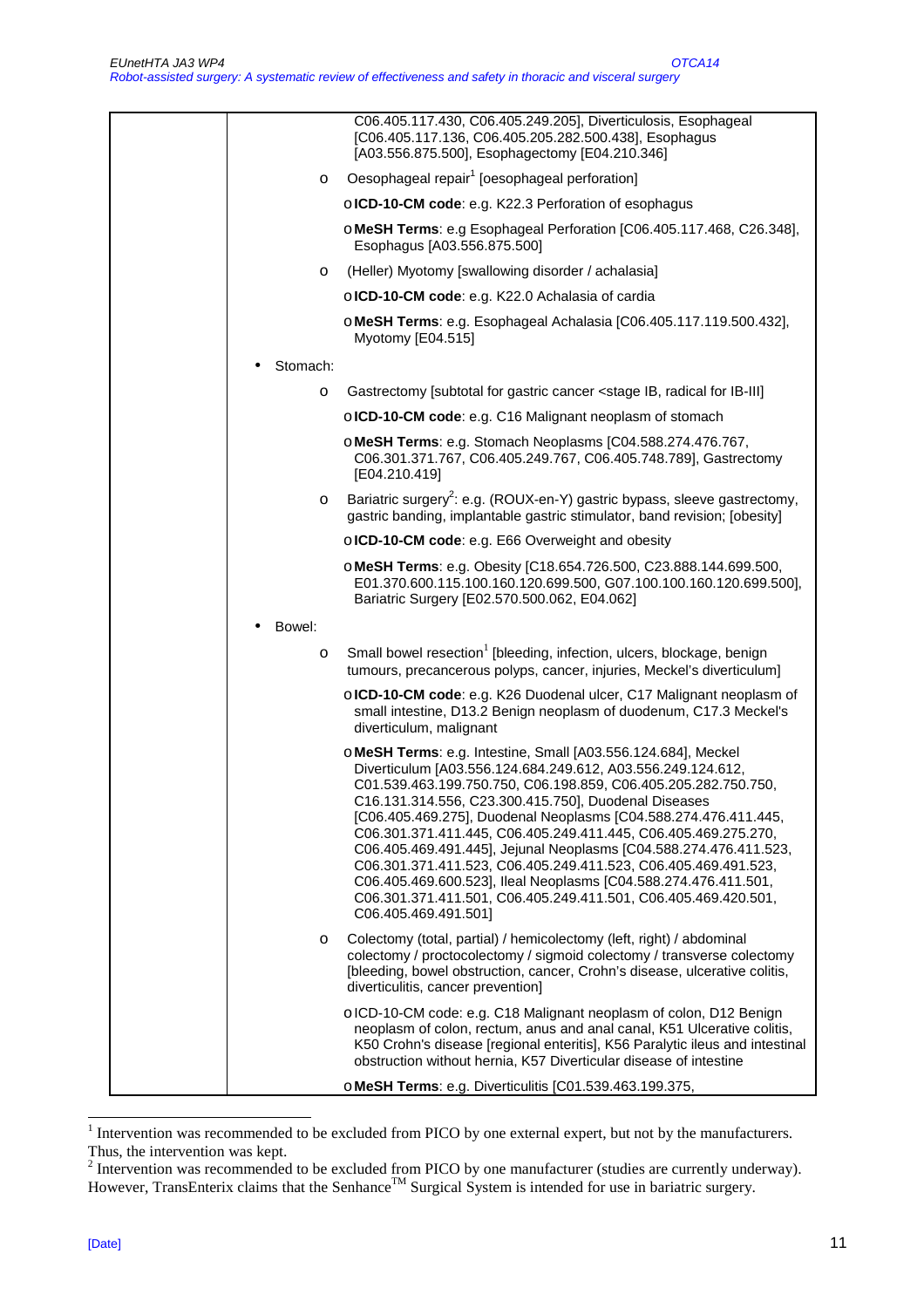|              |         | C06.405.205.282.500], Colorectal Neoplasms<br>[C04.588.274.476.411.307, C06.301.371.411.307,<br>C06.405.249.411.307, C06.405.469.158.356, C06.405.469.491.307,<br>C06.405.469.860.180], Crohn Disease [C06.405.205.731.500,<br>C06.405.469.432.500], Colitis [C06.405.205.265, C06.405.469.158.188],<br>Colectomy [E04.210.219]                                                |
|--------------|---------|--------------------------------------------------------------------------------------------------------------------------------------------------------------------------------------------------------------------------------------------------------------------------------------------------------------------------------------------------------------------------------|
|              | $\circ$ | Rectal resection (anterior, low anterior, inter sphincteric, total) / colorectal<br>resection / polyectomy / proctectomy / rectopexy / total mesorectal<br>excision [e.g. rectal cancer, rectal prolapse]                                                                                                                                                                      |
|              |         | o ICD-10-CM code: e.g. C20 Malignant neoplasm of rectal ampulla, D12.8<br>benign neoplasm of rectum, K62.3 Rectal prolapse                                                                                                                                                                                                                                                     |
|              |         | o MeSH Terms: e.g. Rectal Neoplasms [C04.588.274.476.411.307.790,<br>C06.301.371.411.307.790, C06.405.249.411.307.790,<br>C06.405.469.491.307.790, C06.405.469.860.180.500], Rectal Prolapse<br>[C06.405.469.860.800, C23.300.842.624.500]                                                                                                                                     |
|              |         | Gallbladder / Liver / Spleen:                                                                                                                                                                                                                                                                                                                                                  |
|              | $\circ$ | Cholecystectomy <sup>3</sup> [biliary colic, acute cholecystitis, cholangitits (e.g.<br>caused by symptomatic gallstones), gallbladder cancer]                                                                                                                                                                                                                                 |
|              |         | o ICD-10-CM code: e.g. R10.83 Colic, K81 Cholecystitis, K83.0<br>Cholangitis, C23 Malignant neoplasm of gallbladder                                                                                                                                                                                                                                                            |
|              |         | o MeSH Terms: e.g. Colic [C16.614.166], Cholecystitis [C06.130.564.263],<br>Cholangitis [C06.130.120.200], Gallbladder Neoplasms<br>[C04.588.274.120.401, C06.130.320.401, C06.130.564.401,<br>C06.301.120.401], Cholecystectomy [E04.210.120.172]                                                                                                                             |
|              | $\circ$ | Liver resection (partial, total) / hepatectomy <sup>4</sup> [liver cell carcinoma,<br>hepatocellular carcinoma / adenoma, hepatic hemangioma, focal nodular<br>hyperplasia]                                                                                                                                                                                                    |
|              |         | o ICD-10-CM code: e.g. C22 Malignant neoplasm of liver and intrahepatic<br>bile ducts, C22.0 Liver cell carcinoma, D13.4 Benign neoplasm of liver,<br>D18.09 Hemangioma of other sites                                                                                                                                                                                         |
|              |         | o MeSH Terms: e.g. Liver Neoplasms [C04.557.470.200.025.255,<br>C04.588.274.623.160, C06.301.623.160, C06.552.697.160], Carcinoma,<br>Hepatocellular [C04.557.470.200.025.255, C04.588.274.623.160,<br>C06.301.623.160, C06.552.697.160], Adenoma, Liver Cell<br>[C04.557.470.035.120, C04.588.274.623.040, C06.301.623.040<br>C06.552.697.040], Hepatectomy [E04.210.556]     |
|              | O       | Hernia repair <sup>3</sup>                                                                                                                                                                                                                                                                                                                                                     |
|              |         | o ICD-10-CM code: e.g. K40-K46 Hernia, K40 inguinal hernia                                                                                                                                                                                                                                                                                                                     |
|              |         | o MeSH Terms: e.g. Hernia [C23.300.707], Hernia, Abdominal<br>[C23.300.707.374], Hernia, Inguinal [C23.300.707.374.875],<br>Herniorrhaphy [E04.680.325]                                                                                                                                                                                                                        |
|              |         |                                                                                                                                                                                                                                                                                                                                                                                |
|              |         | Rationale: The population has been defined based on the suggested interventions for robot-<br>assisted surgery in recent systematic reviews or studies [1-4], and informed by external<br>experts and manufacturers. Moreover, since the interventions are in the focus of the<br>assessment, the individual indications are examples, which the assessment is not limited to. |
| Intervention |         | Robot-assisted surgery (several products)                                                                                                                                                                                                                                                                                                                                      |

<sup>&</sup>lt;sup>3</sup> Intervention was recommended to be excluded from PICO by external experts and one manufacturer. However, TransEnterix claims that the Senhance<sup>TM</sup> Surgical System is intended for this intervention (cholecystectomy and

inguinal hernia repair). Thus, the intervention was kept.<br><sup>4</sup> Intervention was recommended to be excluded from PICO by one manufacturer (studies are currently underway). However, TransEnterix claims that the Senhance<sup>TM</sup> Surgical System is intended for use in bariatric surgery.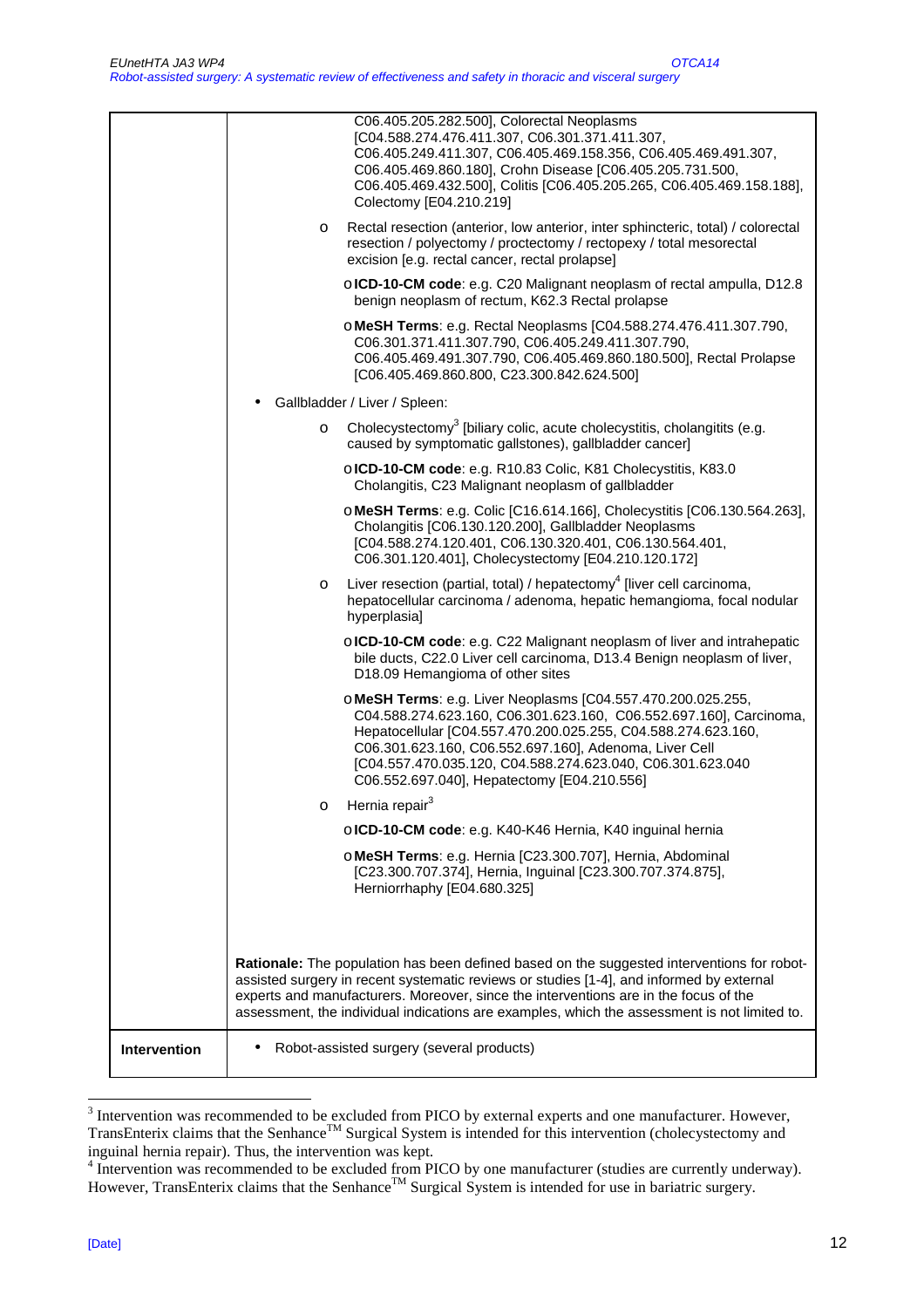| Comparison            | Laparoscopic surgery (or thoracoscopic approach for thoracic surgery)<br>Open surgery                                                                                                                                                                                                                                                                                                                        |  |  |  |  |
|-----------------------|--------------------------------------------------------------------------------------------------------------------------------------------------------------------------------------------------------------------------------------------------------------------------------------------------------------------------------------------------------------------------------------------------------------|--|--|--|--|
|                       |                                                                                                                                                                                                                                                                                                                                                                                                              |  |  |  |  |
|                       | Rationale: Appropriate comparators have been informed by selected guidelines [5, 6] and<br>systematic reviews [7].                                                                                                                                                                                                                                                                                           |  |  |  |  |
| Outcomes <sup>5</sup> | Effectiveness (critical outcomes are highlighted in bold):                                                                                                                                                                                                                                                                                                                                                   |  |  |  |  |
|                       | Survival (overall and disease-specific or disease-free)<br>٠                                                                                                                                                                                                                                                                                                                                                 |  |  |  |  |
|                       | Positive (surgical) margins<br>٠                                                                                                                                                                                                                                                                                                                                                                             |  |  |  |  |
|                       | Recurrence (local, regional or distant)<br>٠                                                                                                                                                                                                                                                                                                                                                                 |  |  |  |  |
|                       | Quality of life (e.g. measured by EQ-5D or SF-36)<br>$\bullet$<br>Other disease-specific effectiveness-related outcomes (e.g. time to nutrition for<br>$\bullet$                                                                                                                                                                                                                                             |  |  |  |  |
|                       | gastrointestinal surgery)                                                                                                                                                                                                                                                                                                                                                                                    |  |  |  |  |
|                       | Conversion to laparoscopic/thoracoscopic/open surgery<br>٠                                                                                                                                                                                                                                                                                                                                                   |  |  |  |  |
|                       | Length of hospital stay<br>$\bullet$<br>Time to resume work / daily activities<br>$\bullet$                                                                                                                                                                                                                                                                                                                  |  |  |  |  |
|                       | Patient satisfaction<br>$\bullet$                                                                                                                                                                                                                                                                                                                                                                            |  |  |  |  |
|                       | Safety (critical outcomes are highlighted in bold):                                                                                                                                                                                                                                                                                                                                                          |  |  |  |  |
|                       | Intraoperative complications (e.g. bleeding, procedure-related mortality)<br>Postoperative complications (e.g. 30-day overall complications, pain, infections)<br>$\bullet$<br>Re-operations / additional surgeries                                                                                                                                                                                          |  |  |  |  |
|                       | Perioperative outcomes:                                                                                                                                                                                                                                                                                                                                                                                      |  |  |  |  |
|                       | <b>Blood loss</b>                                                                                                                                                                                                                                                                                                                                                                                            |  |  |  |  |
|                       | Operation time<br>$\bullet$                                                                                                                                                                                                                                                                                                                                                                                  |  |  |  |  |
|                       | Transfusions<br>$\bullet$                                                                                                                                                                                                                                                                                                                                                                                    |  |  |  |  |
|                       | Rationale: Appropriate clinical outcomes have been informed by systematic reviews [8] and<br>the EUnetHTA guidelines [9, 10].                                                                                                                                                                                                                                                                                |  |  |  |  |
| <b>Study design</b>   | Effectiveness:                                                                                                                                                                                                                                                                                                                                                                                               |  |  |  |  |
|                       | • Randomised controlled studies (RCTs) with $\geq$ 10 patients (for effectiveness and safety)<br>• Prospective non-randomised controlled studies with $\geq 10$ patients in the absence of RCTs<br>(in case no RCTs will be identified)                                                                                                                                                                      |  |  |  |  |
|                       | Safety:                                                                                                                                                                                                                                                                                                                                                                                                      |  |  |  |  |
|                       | • Randomised controlled studies (RCTs) with $\geq$ 10 patients (for effectiveness and safety),<br>• Prospective non-randomised controlled studies with $\geq 10$ patients in the absence of RCTs<br>(in case no RCTs will be identified)<br>• Prospective studies with ≥100 patients and without a control group in the absence of<br>comparative evidence (in case no controlled trials will be identified) |  |  |  |  |

<sup>&</sup>lt;sup>5</sup> Not all outcomes apply for every single population/ indication.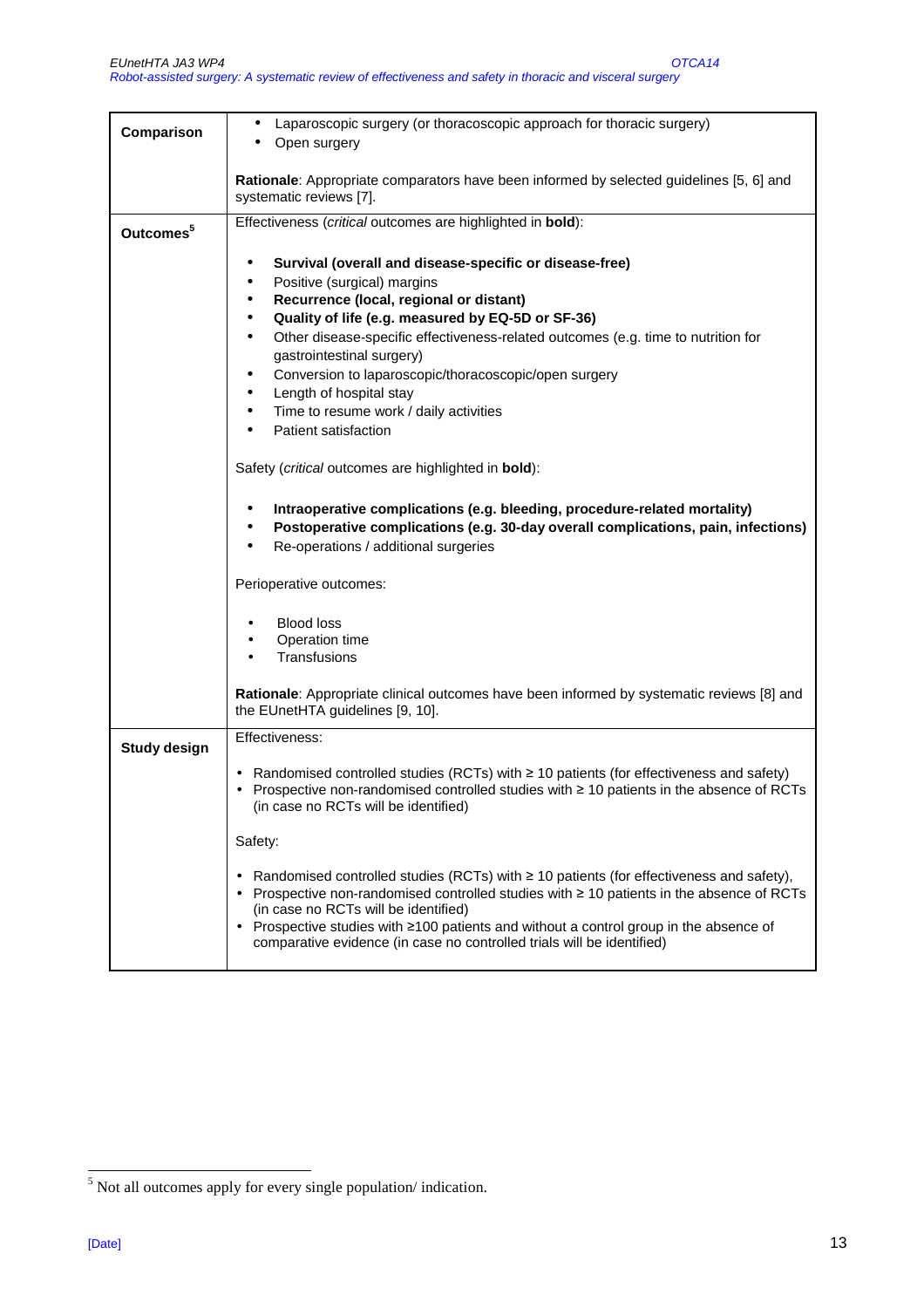# **3 Communication and collaboration**

Table 3-1: Communication

| <b>Communication</b><br>Type                       | <b>Description</b>                                                                    | Date       | Format                                                     | <b>Participants/Distribution</b>                                                          |
|----------------------------------------------------|---------------------------------------------------------------------------------------|------------|------------------------------------------------------------|-------------------------------------------------------------------------------------------|
| Scoping                                            | To internally discuss and<br>reach consensus on the<br>scoping.                       | 28/05/2018 | E-meeting                                                  | Author(s), co-author(s),<br>dedicated reviewers,<br>project manager (external<br>experts) |
|                                                    |                                                                                       | <b>TBD</b> | Additional e-meetings<br>may be planned<br>whenever needed | Author(s), Co-author(s),<br>dedicated reviewer(s),<br>project manager                     |
| Feedback on draft<br>submission file<br>(optional) | To point out the<br>requirements for the final<br>submission file by<br>manufacturers | <b>TBD</b> | E-mail                                                     | Author(s), project<br>manager, manufacturers                                              |
| First draft of the<br>rapid assessment             | To discuss comments of<br>dedicated reviewers                                         | 31/08/2018 | E-meetings may be<br>planned                               | Author(s), co-author(s),<br>dedicated reviewers                                           |
| Second draft of<br>the rapid<br>assessment         | To discuss comments from $\geq$<br>2 external clinical experts<br>and manufacturers   | 28/09/2018 | E-meetings may be<br>planned                               | Author(s), co-author(s),<br>dedicated reviewers:<br>external experts.<br>manufacturers    |

# **3.3 Dissemination plan**

The final rapid assessment will be published on the EUnetHTA website: http://www.eunethta.eu/joint-assessments.

All stakeholders and contributors are informed about the publication of the final assessment by the project manager.

## **3.4 Collaboration with stakeholders**

Collaboration with manufacturer(s)

There will be a review of the preliminary PICO and a fact check of the  $2^{nd}$  draft project plan and the 2<sup>nd</sup> draft assessment by the manufacturer(s). Furthermore authors will ask the manufacturers to complete the submission file.

Collaboration with other stakeholders

None is planned.

## **3.5 Collaboration with EUnetHTA WPs**

For the individual rapid assessment, some collaboration with other WPs is planned: WP7 [Implementation] will be informed of the project, in order to prepare activities to improve national uptake of the final assessment. Feedback on the WP4 REA process will be asked from the involved parties by WP6 [Quality Management], and this information will be processed by WP6 to improve the quality of the process and output.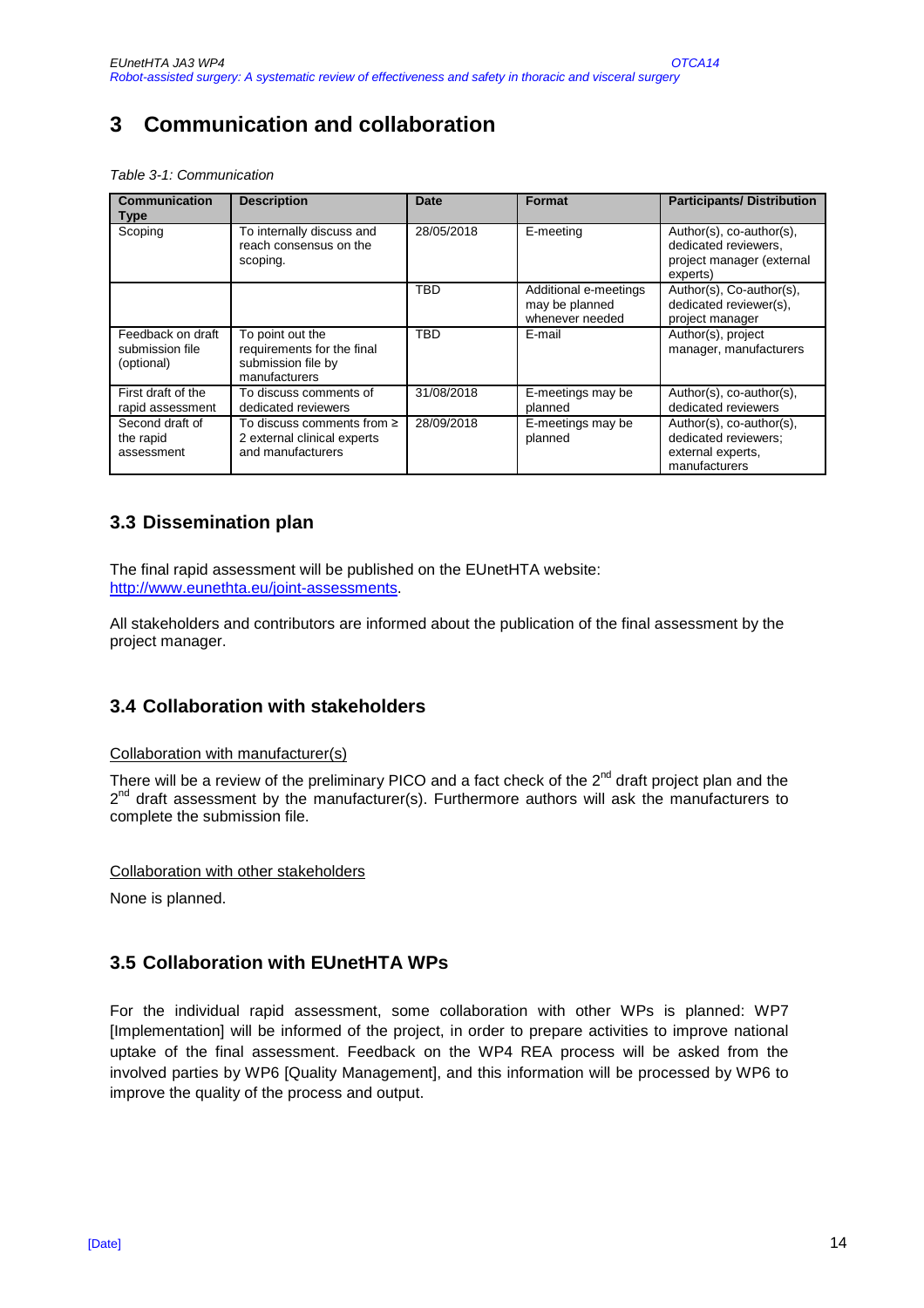## **3.6 Conflict of interest and confidentiality management**

Conflicts of interest will be handled according to the EUnetHTA Conflict of Interest Policy. All individuals participating in this project will sign the standardised "Declaration of Interest and Confidentiality Undertaking" (DOICU) statement.

Authors, co-authors and dedicated reviewers who declare a specific conflict of interest will be excluded from the whole work under this specific topic.

For external experts, patients or other stakeholders involved, conflict of interest declarations are collected. External experts or patients who declare a specific conflict of interest will be excluded from parts of or the whole work under this specific topic.

Manufacturer(s) will sign a Confidentiality Undertaking (CU) form regarding the specific project.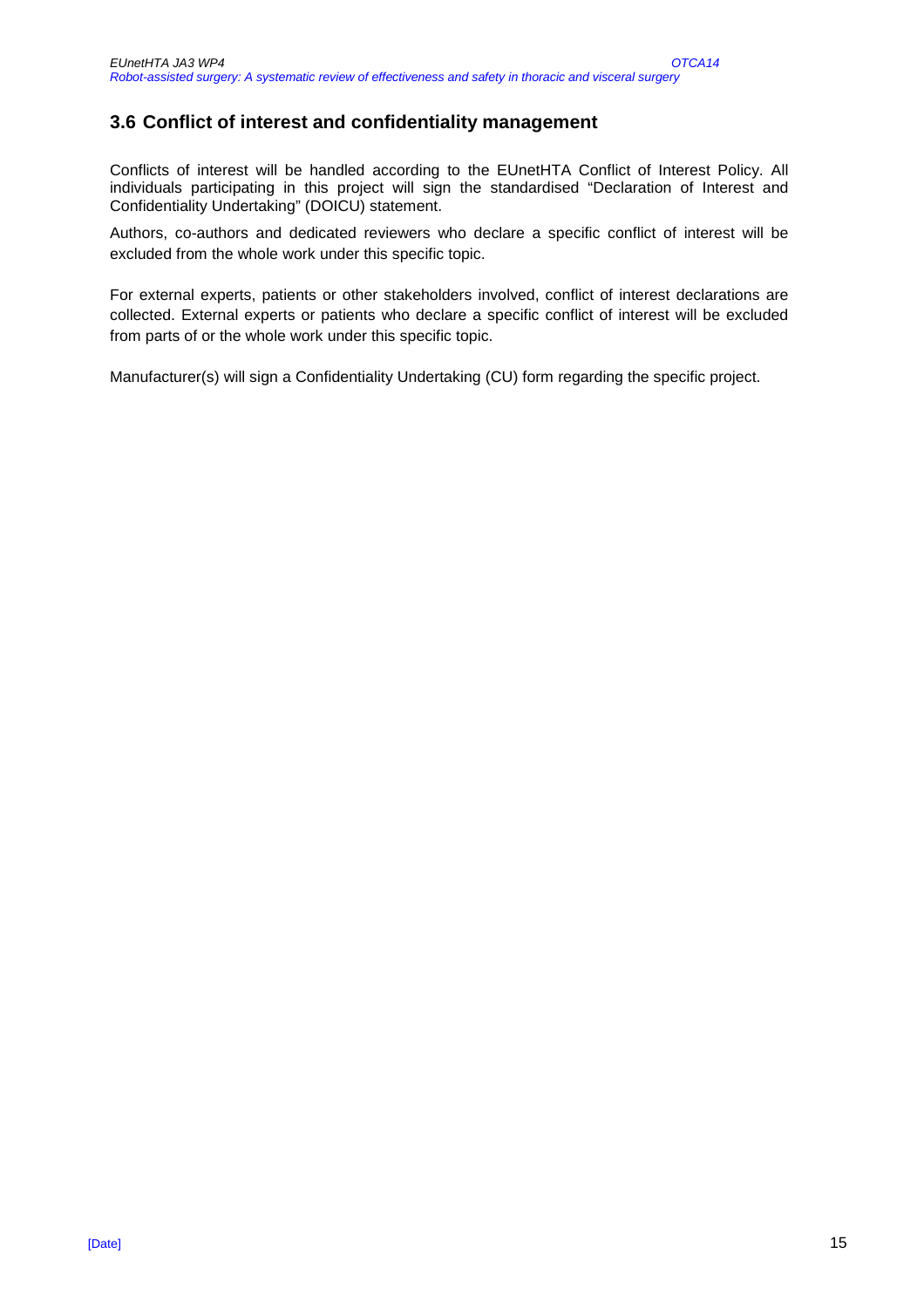# **4 References**

- [1] Simaan N, Yasin RM, Wang L. Medical Technologies and Challenges of Robot-Assisted Minimally Invasive Intervention and Diagnostics. Annual Review of Control, Robotics, and Autonomous Systems. 2018;1:465-90.
- [2] Kuo S-W, Huang P-M, Lin M-W, Chen K-C, Lee J-M. Robot-assisted thoracic surgery for complex procedures. Journal of Thoracic Disease. 2017;9(9):3105-13.
- [3] Chaussy Y, Becmeur F, Lardy H, Aubert D. Robot-assisted surgery: current status evaluation in abdominal and urological pediatric surgery. Journal of Laparoendoscopic & Advanced Surgical Techniques. 2013;23(6):530-8.
- [4] Hanly EJ, Talamini MA. Robotic abdominal surgery. The American Journal of Surgery. 2004(188):19S-26S.
- [5] Postmus PE, Kerr KM, M. O, Senan S, Waller DA, Vansteenkiste J, et al. Early and locally advanced nonsmall-cell lung cancer (NSCLC): ESMO Clinical Practice Guidelines for diagnosis, treatment and follow-up. Annals of Oncology. 2017;28.
- [6] Society of American Gastrointestinal and Endoscopic Surgeons. Guidelines for Surgical Treatment of Gastroesophageal Reflux Disease (GERD)2010 [cited Hand. Available from: https://www.sages.org/publications/guidelines/guidelines-for-surgical-treatment-of-gastroesophageal-refluxdisease-gerd/.
- [7] Turchetti G, Pierotti F, Palla I, Manetti S, Freschi C, Ferraris V, et al. Comparative health technology assessment of robotic-assisted, direct manual laparoscopic and open surgery: a prospective study. Surg Endosc. 2017;31(2):543-51.
- [8] Ballini L, Minozzi S, Negro A, Pirini G, Grilli R. A method for addressing research gaps in HTA, developed whilst evaluating robotic-assisted surgery: a proposal. Health Research Policy and Systems. 2010;8(28).
- [9] uropean Network for Health Technology Assessment. Endpoints used for Relative Effectiveness Assessment: Clinical endpoints. EUnetHTA; 2015 [28-02-2018]; Available from: http://www.eunethta.eu/sites/default/files/WP7-SG3-GL-clin\_endpoints\_amend2015.pdf.
- [10] European Network for Health Technology Assessment. Endpoints used in Relative Effectiveness Assessment: SAFETY. EUnetHTA; 2015 [18-12-2017]; Available from: http://www.eunethta.eu/sites/default/files/sites/5026.fedimbo.belgium.be/files/WP7-SG3-GLsafety\_amend2015.pdf.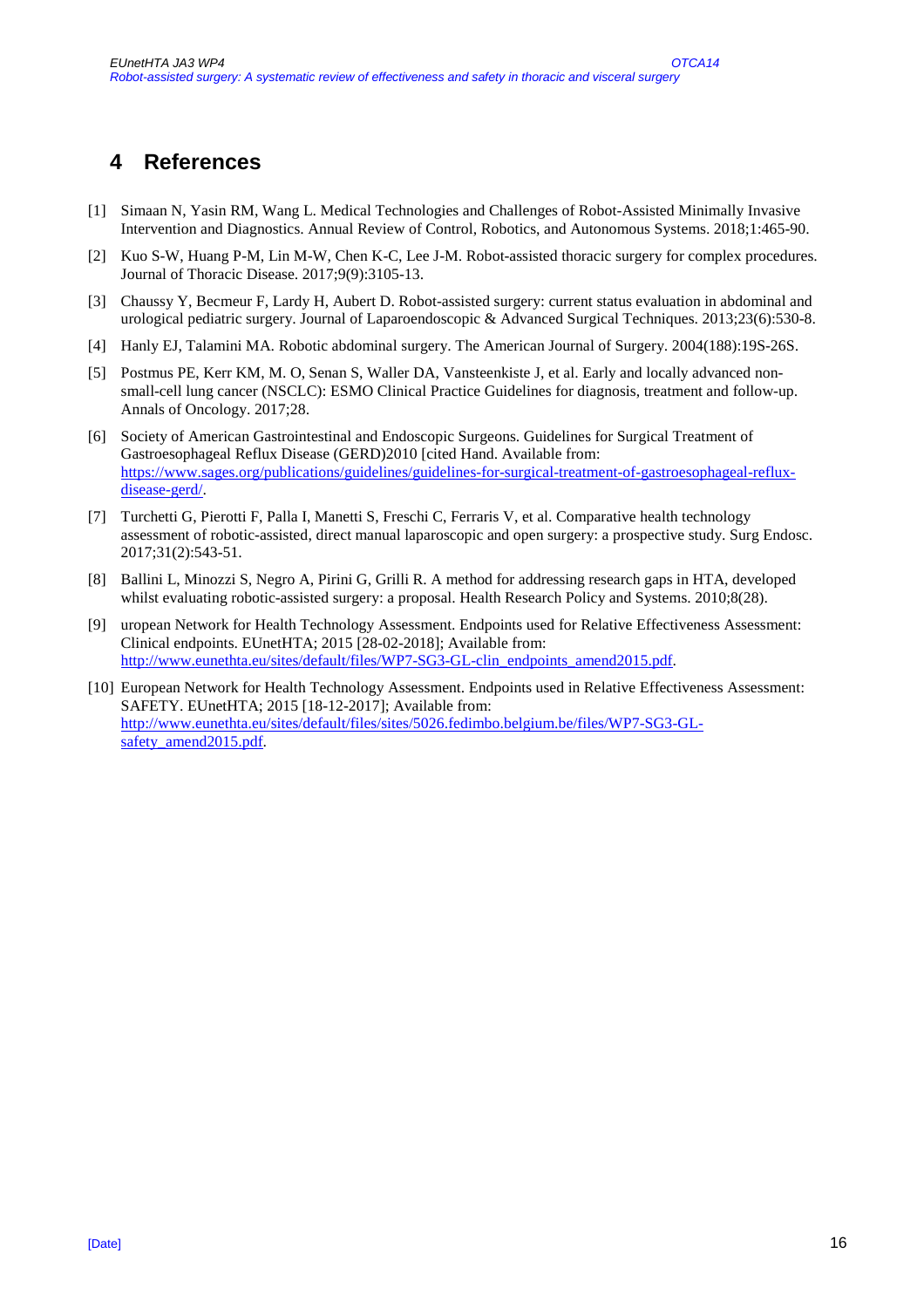# **5 Appendix A**

## **5.1 Selected Assessment Elements**

The table shows the assessment elements and the translated research questions that will be addressed in the assessment. They are based on the assessment elements contained in the 'Model for Rapid Relative Effectiveness Assessment'. Additionally, assessment elements from other HTA Core Model Applications (for medical and surgical interventions, for diagnostic technologies or for screening) have been screened and included/ merged with the existing questions if deemed relevant.

| ID    | <b>Topic</b>                                                     | <b>Topic</b><br><b>Issue</b>                                                                                                                                                                    | <b>Relevance in this</b><br>assessment                  | <b>Mandatory</b><br>(M) or non-<br>mandatory | Research question(s) or reason for<br>non-relevance of 'mandatory'<br>elements                                                              |
|-------|------------------------------------------------------------------|-------------------------------------------------------------------------------------------------------------------------------------------------------------------------------------------------|---------------------------------------------------------|----------------------------------------------|---------------------------------------------------------------------------------------------------------------------------------------------|
|       |                                                                  |                                                                                                                                                                                                 | Description and technical characteristics of technology | (NM)                                         |                                                                                                                                             |
| B0001 | Features of<br>the<br>technology<br>and<br>comparators           | What is the technology<br>and the comparator(s)?                                                                                                                                                | Critical                                                | M                                            | What is robot-assisted surgery?<br>What is open surgery (OS)?<br>What is laparoscopic/video-assisted)<br>thoracoscopic surgery (LS/(VA)TS)? |
| A0020 | Regulatory<br><b>Status</b>                                      | For which indications<br>has the technology<br>received marketing<br>authorisation or CE<br>marking?<br>[This assessment<br>element can be placed<br>either in the TEC OR in<br>the CUR domain] | Critical                                                | M                                            | For which indications/interventions<br>has robot-assisted surgery received<br>marketing authorisation or CE<br>marking?                     |
| B0002 | Features of<br>the<br>technology<br>and<br>comparators           | What is the claimed<br>benefit of the<br>technology in relation<br>to the comparator(s)?                                                                                                        | Critical                                                | M                                            | What is the claimed benefit of robot-<br>assisted surgery in relation to OS and<br>LS/(VA)TS?                                               |
| B0003 | Features of<br>the<br>technology                                 | What is the phase of<br>development and<br>implementation of the<br>technology and the<br>comparator(s)?                                                                                        | Yes                                                     | <b>NM</b>                                    | What is the phase of development<br>and implementation of robot-assisted<br>surgery?                                                        |
| B0004 | Features of<br>the<br>technology                                 | Who administers the<br>technology and the<br>comparator(s) and in<br>what context and level<br>of care are they<br>provided?                                                                    | Critical                                                | M                                            | Who administers robot-assisted<br>surgery? In what context and level of<br>care is robot-assisted surgery<br>provided?                      |
| B0008 | Investments<br>and tools<br>required to<br>use the<br>technology | What kind of special<br>premises are needed<br>to use the technology<br>and the comparator(s)?                                                                                                  | Yes                                                     | <b>NM</b>                                    | What kind of special premises are<br>needed to use robot-assisted<br>surgery?                                                               |
| B0009 | Investments<br>and tools<br>required to<br>use the<br>technology | What equipment and<br>supplies are needed to<br>use the technology and<br>the comparator(s)?                                                                                                    | Yes                                                     | <b>NM</b>                                    | What equipment and supplies are<br>needed to use robot-assisted<br>surgery?                                                                 |
| A0021 | Regulatory<br><b>Status</b>                                      | What is the<br>reimbursement status<br>of the technology?<br>[This assessment<br>element can be placed<br>either in the TEC OR in<br>the CUR domain]                                            | Yes                                                     | ΝM                                           | What is the reimbursement status of<br>robot-assisted surgery?                                                                              |
|       |                                                                  |                                                                                                                                                                                                 | Health problem and current use of technology            |                                              |                                                                                                                                             |
| A0002 | Target<br>Condition                                              | What is the disease or<br>health condition in the                                                                                                                                               | Critical                                                | M                                            | What is the disease or health<br>condition in the scope of this                                                                             |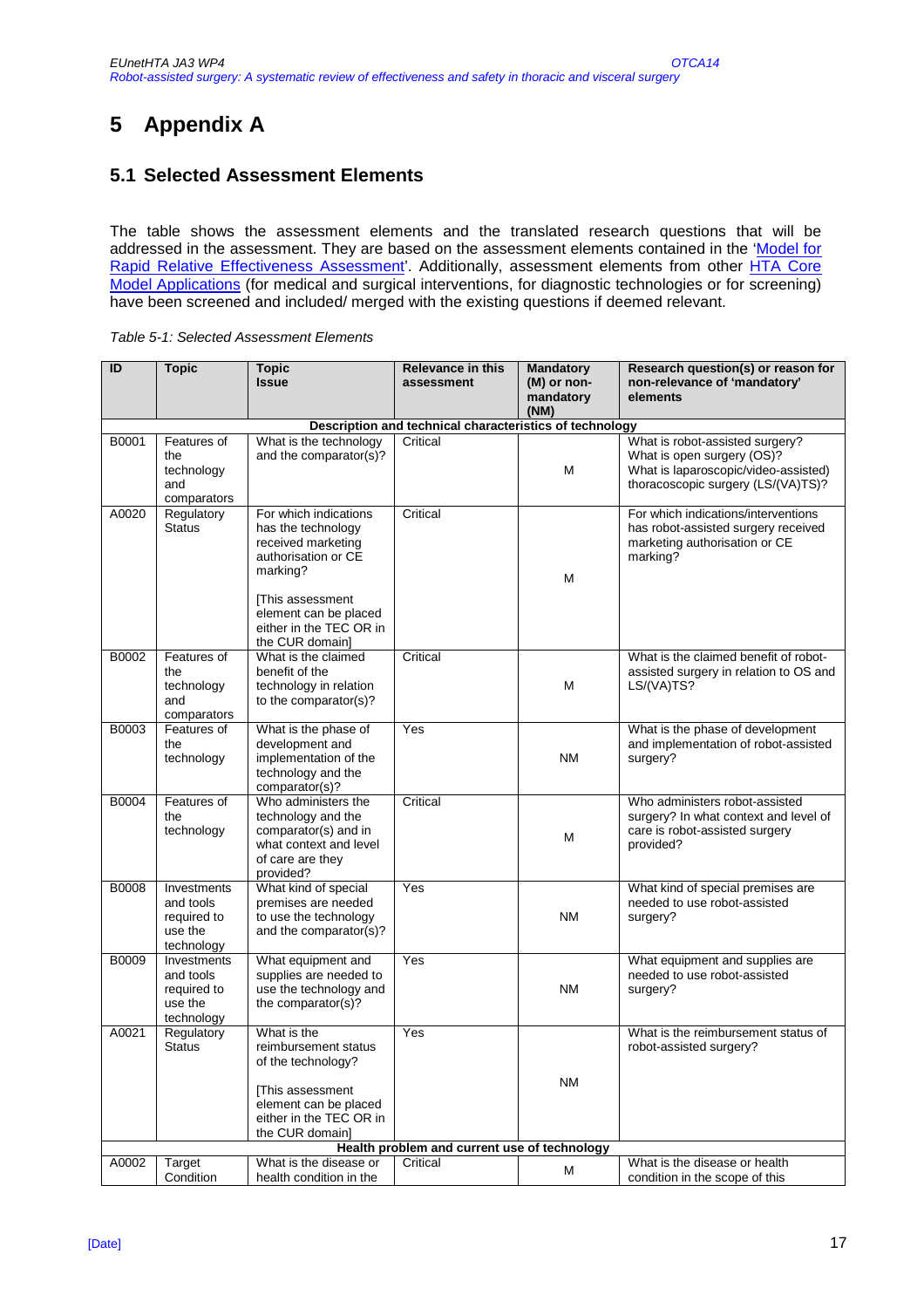| ID    | <b>Topic</b>               | <b>Topic</b>                                      | <b>Relevance in this</b>      | <b>Mandatory</b>         | Research question(s) or reason for                                        |
|-------|----------------------------|---------------------------------------------------|-------------------------------|--------------------------|---------------------------------------------------------------------------|
|       |                            | <b>Issue</b>                                      | assessment                    | (M) or non-<br>mandatory | non-relevance of 'mandatory'<br>elements                                  |
|       |                            |                                                   |                               | (NM)                     |                                                                           |
|       |                            | scope of this<br>assessment?                      |                               |                          | assessment?                                                               |
| A0003 | Target                     | What are the known                                | Yes                           |                          | What are the known risk factors for                                       |
|       | Condition                  | risk factors for the<br>disease or health         |                               | <b>NM</b>                | the disease or health condition?                                          |
|       |                            | condition?                                        |                               |                          |                                                                           |
| A0004 | Target                     | What is the natural                               | Critical                      |                          | What is the natural course of the                                         |
|       | Condition                  | course of the disease<br>or health condition?     |                               | м                        | disease or health condition?                                              |
| A0005 | <b>Target</b>              | What are the                                      | Critical                      |                          | What are the symptoms and the                                             |
|       | Condition                  | symptoms and the<br>burden of disease or          |                               | M                        | burden of disease or health condition<br>for the patient?                 |
|       |                            | health condition for the                          |                               |                          |                                                                           |
|       |                            | patient?                                          |                               |                          |                                                                           |
| A0006 | Target<br>Condition        | What are the<br>consequences of the               | Yes                           |                          | What are the consequences of the<br>disease or health condition for the   |
|       |                            | disease or health                                 |                               | <b>NM</b>                | society?                                                                  |
|       |                            | condition for the                                 |                               |                          |                                                                           |
| A0024 | Current                    | society?<br>How is the disease or                 | Critical                      |                          | How is the disease or health                                              |
|       | Management                 | health condition                                  |                               |                          | condition currently diagnosed                                             |
|       | of the<br>Condition        | currently diagnosed<br>according to published     |                               | М                        | according to published guidelines and<br>in practice?                     |
|       |                            | guidelines and in                                 |                               |                          |                                                                           |
| A0025 | Current                    | practice?<br>How is the disease or                | Critical                      |                          | How is the disease or health                                              |
|       | Management                 | health condition                                  |                               |                          | condition currently managed                                               |
|       | of the<br>Condition        | currently managed<br>according to published       |                               | М                        | according to published guidelines and<br>in practice?                     |
|       |                            | guidelines and in                                 |                               |                          |                                                                           |
|       |                            | practice?                                         |                               |                          |                                                                           |
| A0007 | Target<br>Population       | What is the target<br>population in this          | Critical                      | M                        | What is the target population in this<br>assessment?                      |
|       |                            | assessment?                                       |                               |                          |                                                                           |
| A0023 | Target<br>Population       | How many people<br>belong to the target           | Critical                      | М                        | How many people belong to the<br>target population?                       |
|       |                            | population?                                       |                               |                          |                                                                           |
| A0011 | Utilisation                | How much are the                                  | Critical                      | M (NM for                | How much is robot-assisted surgery<br>utilised?                           |
|       |                            | technologies utilised?                            |                               | diagnostics)             |                                                                           |
|       |                            |                                                   | <b>Clinical effectiveness</b> |                          |                                                                           |
| D0001 | Mortality                  | What is the expected<br>beneficial effect of the  | Critical                      |                          | What is the expected beneficial effect<br>of robot-assisted surgery on    |
|       |                            | intervention on                                   |                               | M                        | mortality?                                                                |
|       |                            | mortality?                                        |                               |                          |                                                                           |
| D0005 | Morbidity                  | How does the<br>technology affect                 | Critical                      |                          | How does robot-assisted surgery<br>affect symptoms and findings           |
|       |                            | symptoms and findings                             |                               | М                        | (severity, frequency) of the disease or                                   |
|       |                            | (severity, frequency) of<br>the disease or health |                               |                          | health condition?                                                         |
|       |                            | condition?                                        |                               |                          |                                                                           |
| D0006 | Morbidity                  | How does the                                      | Critical                      |                          | How does robot-assisted surgery                                           |
|       |                            | technology affect<br>progression (or              |                               |                          | affect progression (or recurrence) of<br>the disease or health condition? |
|       |                            | recurrence) of the                                |                               | M                        |                                                                           |
|       |                            | disease or health<br>condition?                   |                               |                          |                                                                           |
| D0011 | Function                   | What is the effect of                             | Critical                      |                          | What is the effect of robot-assisted                                      |
|       |                            | the technology on                                 |                               | M                        | surgery on patients' body functions??                                     |
|       |                            | patients' body<br>functions?                      |                               |                          |                                                                           |
| D0016 | Function                   | How does the use of                               | Yes                           |                          | How does the use of robot-assisted                                        |
|       |                            | technology affect<br>activities of daily living?  |                               | <b>NM</b>                | surgery affect activities of daily living?                                |
| D0012 | Health-                    | What is the effect of                             | Critical                      |                          | What is the effect of robot-assisted                                      |
|       | related<br>quality of life | the technology on<br>generic health-related       |                               | м                        | surgery on generic health-related<br>quality of life?                     |
|       |                            | quality of life?                                  |                               |                          |                                                                           |
| D0013 | Health-                    | What is the effect of                             | Critical                      | М                        | What is the effect of robot-assisted                                      |
|       | related                    | the technology on                                 |                               |                          | surgery on disease-specific quality of                                    |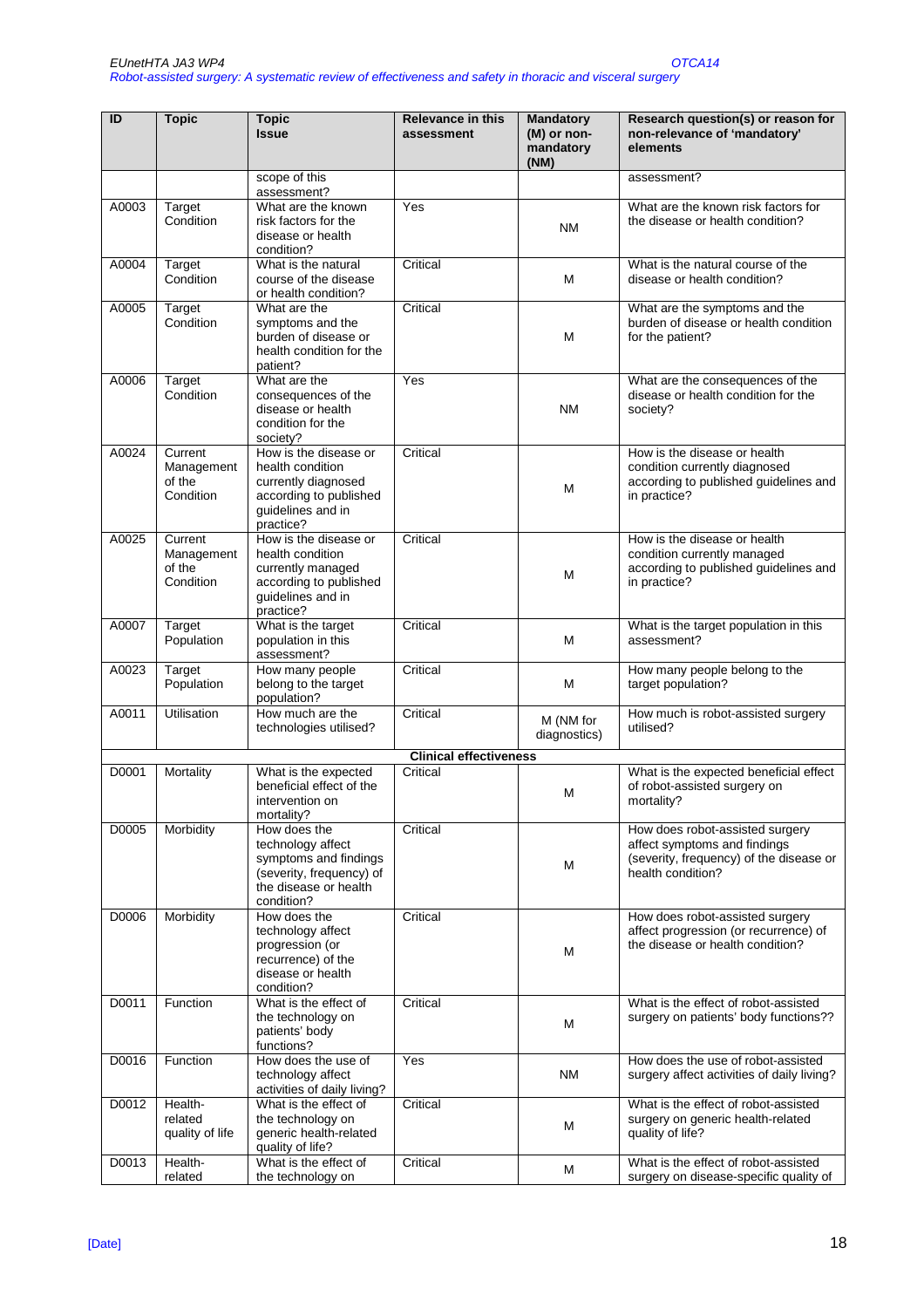| ID    | <b>Topic</b>              | <b>Topic</b><br><b>Issue</b>                                                                                                   | <b>Relevance in this</b><br>assessment | <b>Mandatory</b><br>(M) or non-<br>mandatory<br>(NM) | Research question(s) or reason for<br>non-relevance of 'mandatory'<br>elements                                                 |
|-------|---------------------------|--------------------------------------------------------------------------------------------------------------------------------|----------------------------------------|------------------------------------------------------|--------------------------------------------------------------------------------------------------------------------------------|
|       | quality of life           | disease-specific quality<br>of life?                                                                                           |                                        |                                                      | life?                                                                                                                          |
| D0017 | Patient<br>satisfaction   | Were patients satisfied<br>with the technology?                                                                                | Yes                                    | <b>NM</b>                                            | Were patients satisfied with the robot-<br>assisted surgery?                                                                   |
|       |                           |                                                                                                                                | <b>Safety</b>                          |                                                      |                                                                                                                                |
| C0008 | Patient<br>safety         | How safe is the<br>technology in relation<br>to the comparator(s)?                                                             | Critical                               | M                                                    | How safe is robot-assisted surgery in<br>relation to OS and LS/(VA)TS?                                                         |
| C0002 | Patient<br>safety         | Are the harms related<br>to dosage or frequency<br>of applying the<br>technology?                                              | Yes                                    | <b>NM</b>                                            | Are the harms related to dosage or<br>frequency of applying robot-assisted<br>surgery?                                         |
| C0004 | Patient<br>safety         | How does the<br>frequency or severity of<br>harms change over<br>time or in different<br>settings?                             | Yes                                    | M                                                    | How does the frequency or severity of<br>harms change over time or in<br>different settings?                                   |
| C0005 | Patient<br>safety         | What are the<br>susceptible patient<br>groups that are more<br>likely to be harmed<br>through the use of the<br>technology?    | Yes                                    | M                                                    | What are the susceptible patient<br>groups that are more likely to be<br>harmed through the use of robot-<br>assisted surgery? |
| C0007 | Patient<br>safety         | Are the technology and<br>comparator(s)<br>associated with user-<br>dependent harms?                                           | Yes                                    | <b>NM</b>                                            | Is robot-assisted surgery associated<br>with user-dependent harms?                                                             |
| B0010 | Safety risk<br>management | What kind of<br>data/records and/or<br>registry is needed to<br>monitor the use of the<br>technology and the<br>comparator(s)? | Yes                                    | M for medical<br>devices                             | What kind of data/records and/or<br>registry is needed to monitor the use<br>of robot-assisted surgery?                        |

# **5.2 Checklist for potential ethical, organisational, patient and social and legal aspects**

|    | <b>Ethical</b>                                                                                                                                                                                                  |                |
|----|-----------------------------------------------------------------------------------------------------------------------------------------------------------------------------------------------------------------|----------------|
|    | 1.1. Does the introduction of the new technology and its potential use/non-<br>use instead of the defined, existing comparator(s) give rise to any new<br>ethical issues?                                       | No.            |
|    |                                                                                                                                                                                                                 |                |
|    | 1.2. Does comparing the new technology to the defined, existing<br>comparators point to any differences that may be ethically relevant?                                                                         | N <sub>o</sub> |
|    |                                                                                                                                                                                                                 |                |
| 2. | <b>Organisational</b>                                                                                                                                                                                           |                |
|    | 2.1. Does the introduction of the new technology and its potential use/non-<br>use instead of the defined, existing comparator(s) require<br>organisational changes?                                            | Yes            |
|    | Introduction of robot-assisted surgery requires the device and training for the staff. If a hospital<br>plans to purchase a robot, an adequate infrastructure is also required (e.g. room/space for<br>robots). |                |
|    | 2.2. Does comparing the new technology to the defined, existing<br>comparator(s) point to any differences that may be organisationally<br>relevant?                                                             | Yes            |